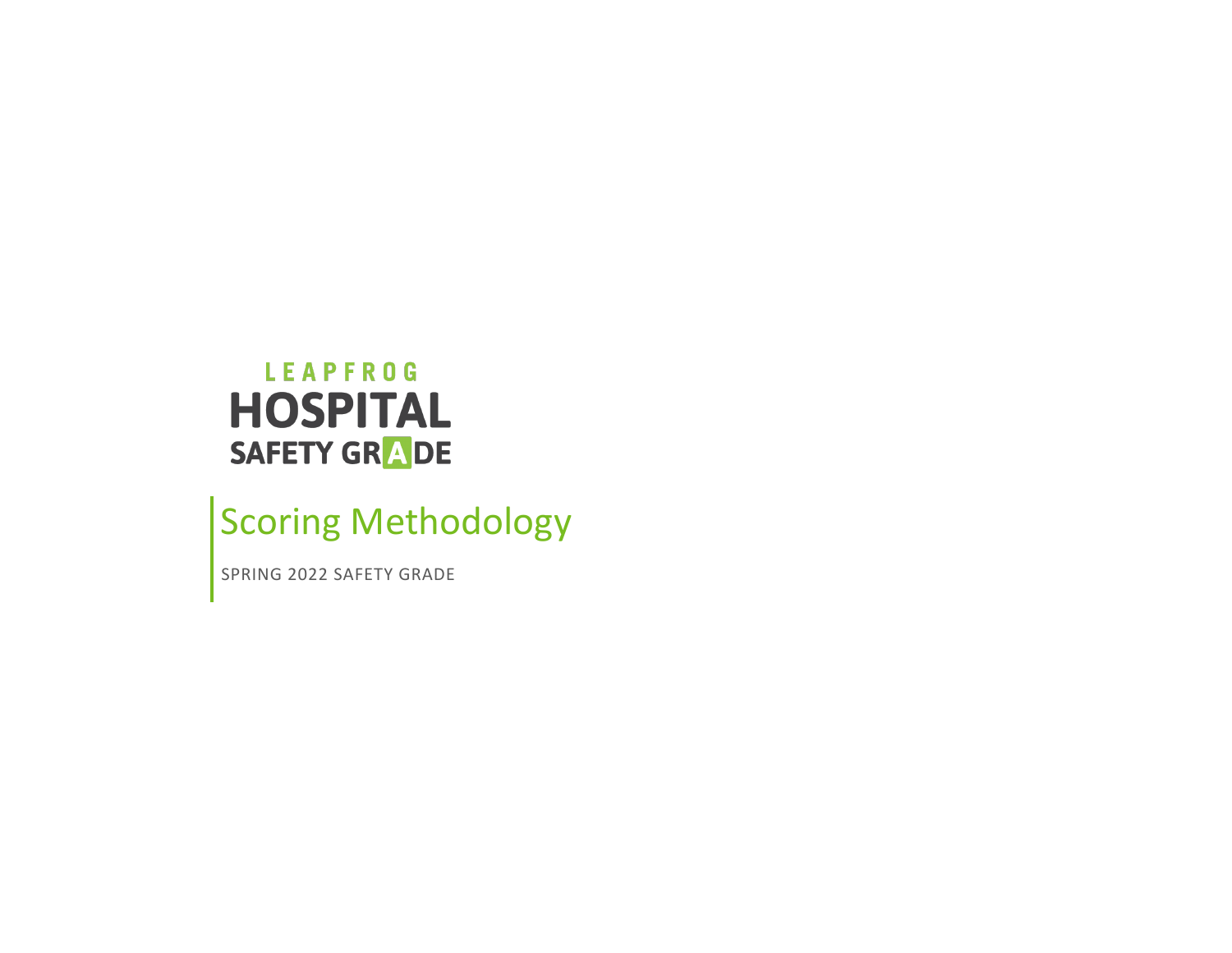

| <b>CONTENTS</b> |  |
|-----------------|--|
|                 |  |
|                 |  |
|                 |  |
|                 |  |
|                 |  |
|                 |  |
|                 |  |
|                 |  |
|                 |  |
|                 |  |
|                 |  |
|                 |  |
|                 |  |
|                 |  |
|                 |  |
|                 |  |
|                 |  |
|                 |  |
|                 |  |
|                 |  |
|                 |  |
|                 |  |
|                 |  |
|                 |  |
|                 |  |
|                 |  |
|                 |  |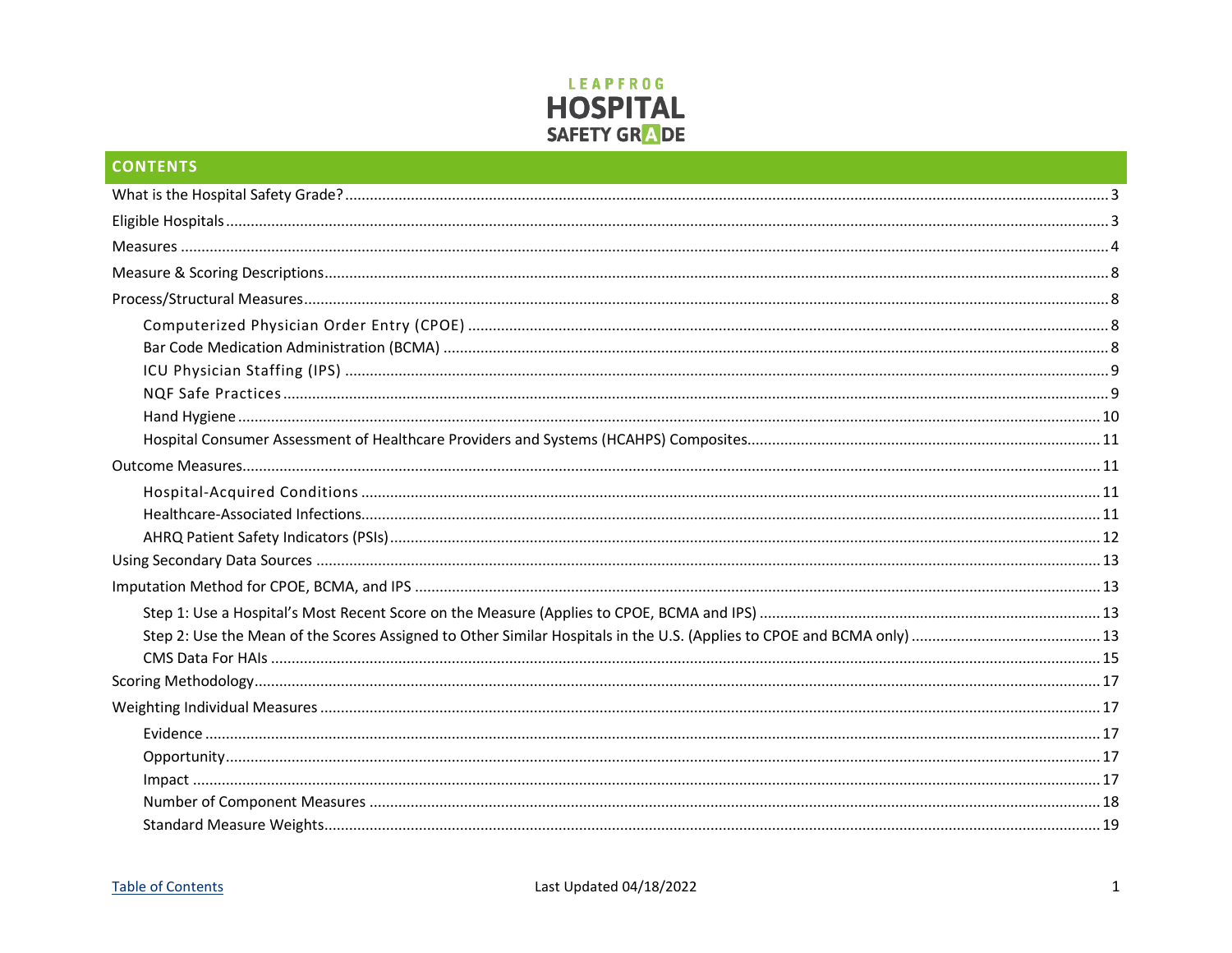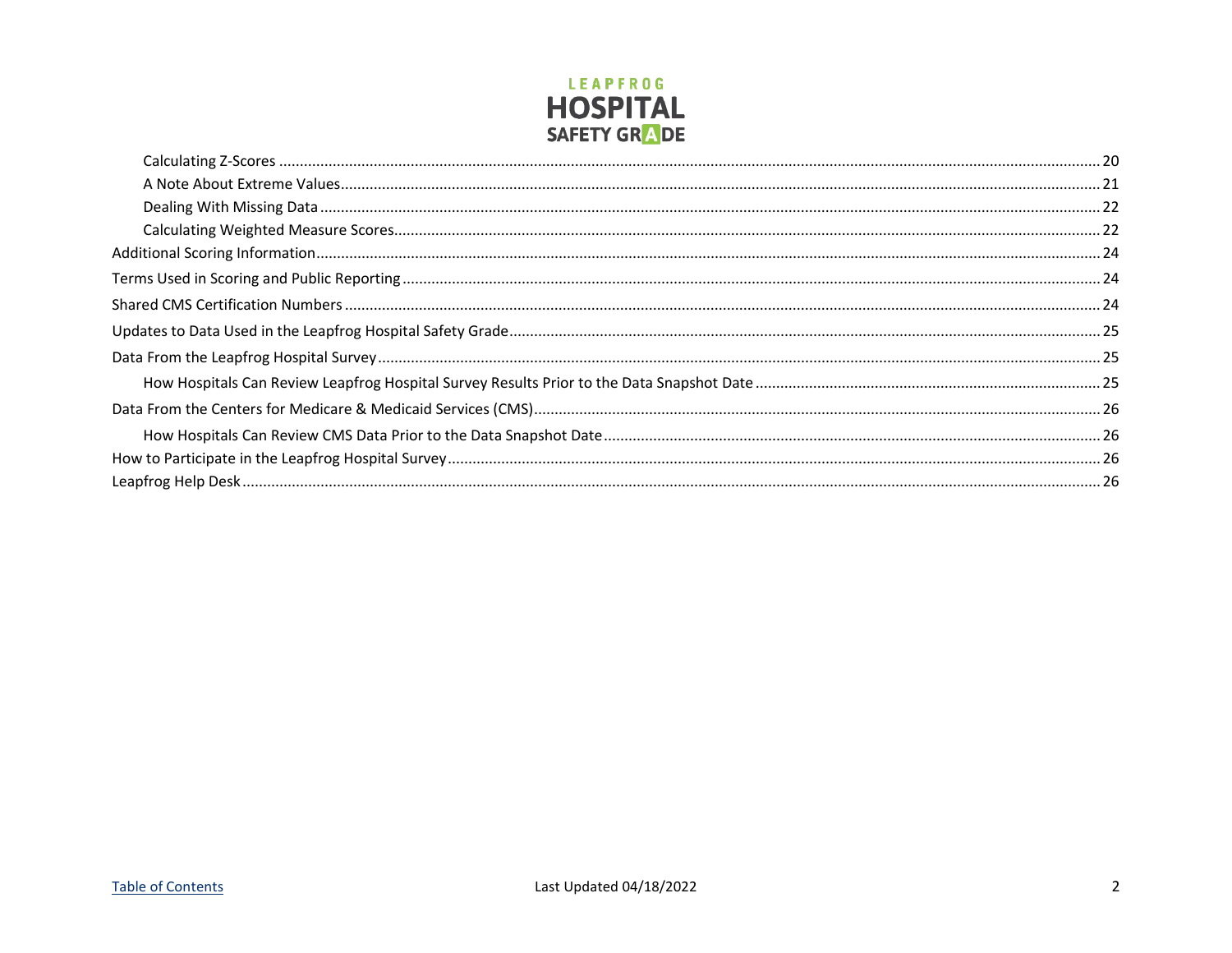<span id="page-3-2"></span>

#### <span id="page-3-0"></span>**WHAT IS THE HOSPITAL SAFETY GRADE?**

Leapfrog Hospital Safety Grades are assigned to nearly 3,000 general acute-care hospitals across the nation twice annually. The Safety Grade uses up to 22 national patient safety measures from the Centers for Medicare & Medicaid Services (CMS) and the Leapfrog Hospital Survey, and information from other supplemental data sources, to produce a single letter grade representing a hospital's overall performance in keeping patients safe from preventable harm and medical errors. The Safety Grade methodology has been peer reviewed and published in the [Journal of Patient Safety.](http://www.hospitalsafetyscore.org/media/file/JournalofPatientSafety_HospitalSafetyScore.pdf)<sup>[1](#page-3-2)</sup>

With the Safety Grade, The Leapfrog Group aims to educate and encourage consumers to consider safety when selecting a hospital for themselves or their families. In addition, we believe the Safety Grade will foster strong market incentives for hospitals to make safety a priority. Safety Grades are publicly reported a[t www.HospitalSafetyGrade.org.](http://www.hospitalsafetygrade.org/)

#### <span id="page-3-1"></span>ELIGIBLE HOSPITALS

Due to the limited availability of public data, Leapfrog is not able to calculate a Safety Grade for every hospital in the U.S., including the following types of hospitals:

- Critical access hospitals (CAH)
- Long-term care and rehabilitation facilities
- Mental health facilities
- Federal hospitals (e.g., Veterans Affairs, Indian Health Services, etc.)
- Some specialty hospitals, such as surgery centers and cancer hospitals
- Free-standing pediatric hospitals
- Hospitals in U.S. territories
- Hospitals that are missing scores for **more than six** (6) process/structural measures, or **more than five** (5) outcome measures, or **missing PSI 90**

 $1$  The Leapfrog Hospital Safety Grade uses the below-described data and reflects expert opinion as to the relative importance of each category.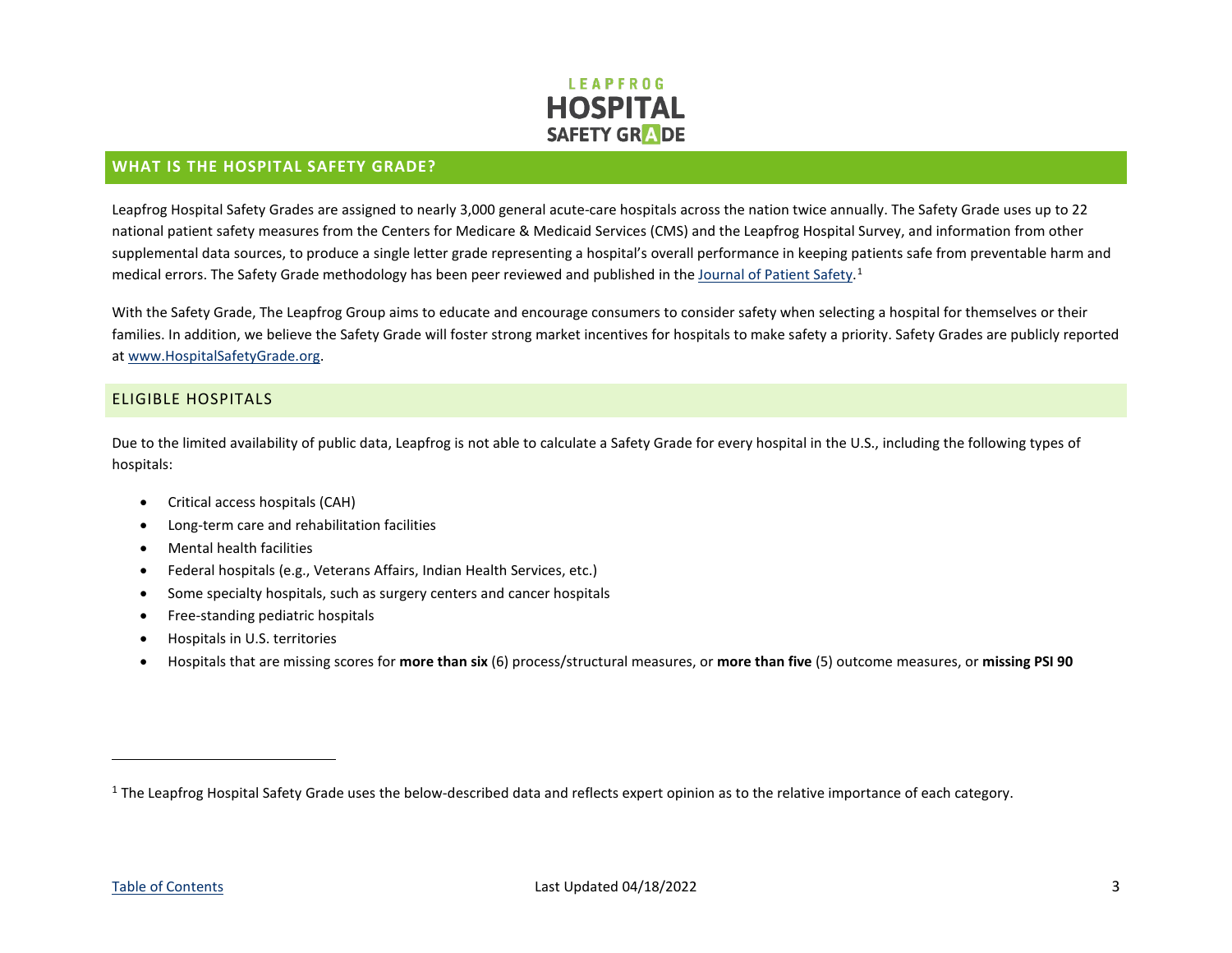

#### <span id="page-4-0"></span>**MEASURES**

The Safety Grade utilizes up to 22 national patient safety measures from the Centers for Medicare & Medicaid Services (CMS) and the Leapfrog Hospital Survey, and information from other supplemental data sources.

The measure set is divided into two domains: (1) Process/Structural Measures and (2) Outcome Measures. Each domain represents 50% of the Safety Grade. The following table lists the 22 measures included in the Safety Grade, as well as the data source and reporting period for each measure. In some cases where a hospital's information is not available for a certain measure, Leapfrog uses a [secondary data source](#page-13-0) (as indicated in the table). In cases where a hospital's information is not available from any data source, Leapfrog has outlined a methodology for dealing with the missing data.

| <b>PROCESS/STRUCTURAL MEASURES (12)</b>                                               |                                      |                         |                                        |                         |
|---------------------------------------------------------------------------------------|--------------------------------------|-------------------------|----------------------------------------|-------------------------|
| <b>Measure Name</b>                                                                   | <b>Primary</b><br><b>Data Source</b> | <b>Reporting Period</b> | <b>Secondary</b><br><b>Data Source</b> | <b>Reporting Period</b> |
| <b>Computerized Physician Order</b><br><b>Entry (CPOE)</b>                            | 2021 Leapfrog Hospital Survey        | 2021                    | <b>Imputation Model</b><br>Applied*    | N/A                     |
| <b>Bar Code Medication</b><br><b>Administration (BCMA)</b>                            | 2021 Leapfrog Hospital Survey        | 2021                    | <b>Imputation Model</b><br>Applied*    | N/A                     |
| <b>ICU Physician Staffing (IPS)</b>                                                   | 2021 Leapfrog Hospital Survey        | 2021                    | <b>Imputation Model</b><br>Applied*    | N/A                     |
| Safe Practice 1: Culture of<br><b>Leadership Structures and</b><br><b>Systems</b>     | 2021 Leapfrog Hospital Survey        | 2021                    | N/A                                    | N/A                     |
| Safe Practice 2: Culture<br><b>Measurement, Feedback &amp;</b><br><b>Intervention</b> | 2021 Leapfrog Hospital Survey        | 2021                    | N/A                                    | N/A                     |
| <b>Safe Practice 9: Nursing</b><br><b>Workforce</b>                                   | 2021 Leapfrog Hospital Survey        | 2021                    | N/A                                    | N/A                     |
| <b>Hand Hygiene</b>                                                                   | 2021 Leapfrog Hospital Survey        | 2021                    | N/A                                    | N/A                     |
| <b>H-COMP-1: Nurse</b><br>Communication                                               | <b>CMS</b>                           | 07/01/2020 - 03/31/2021 | N/A                                    | N/A                     |
| H-COMP-2: Doctor<br><b>Communication</b>                                              | <b>CMS</b>                           | 07/01/2020 - 03/31/2021 | N/A                                    | N/A                     |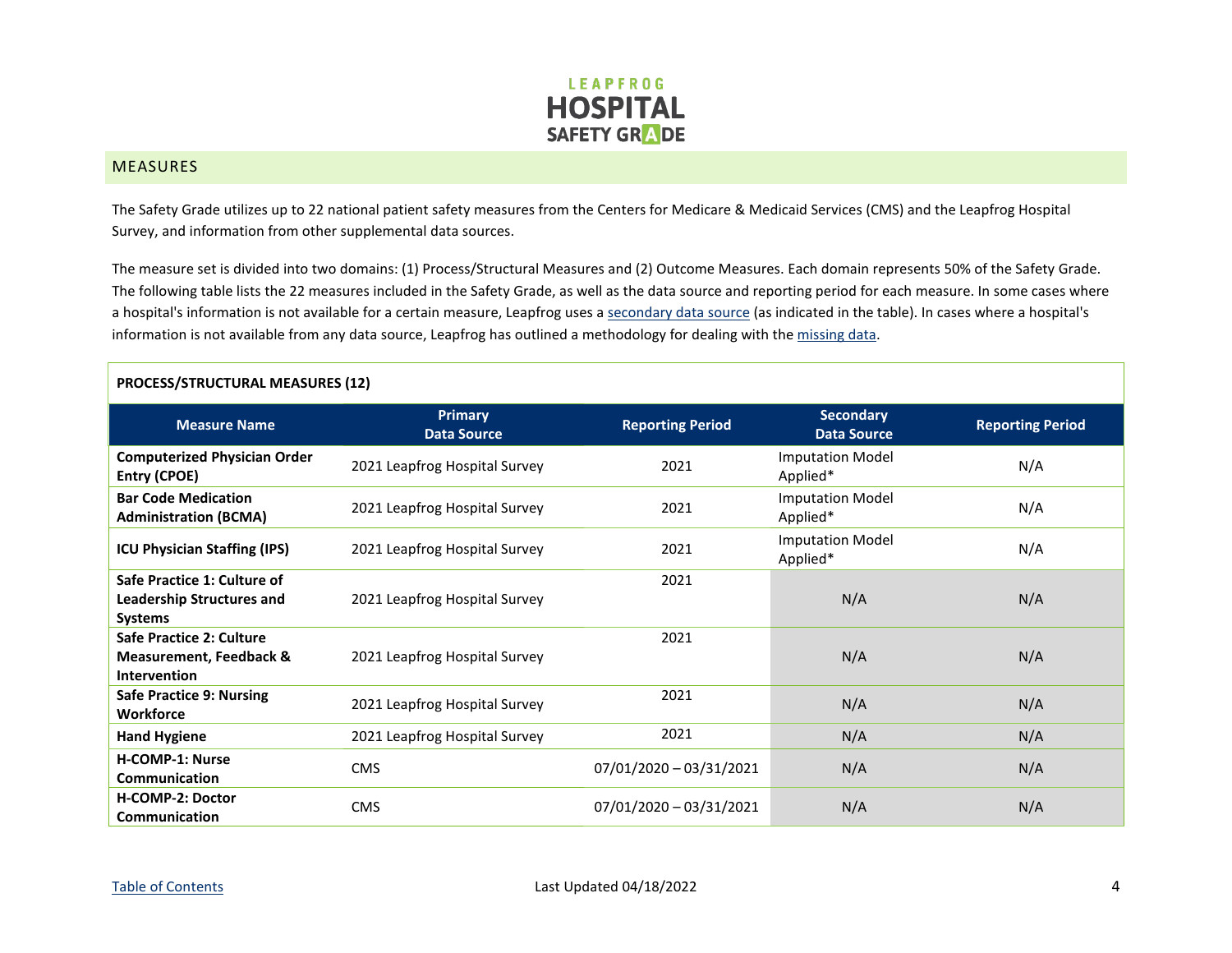

#### **PROCESS/STRUCTURAL MEASURES (12)**

| <b>Measure Name</b>                               | <b>Primary</b><br><b>Data Source</b> | <b>Reporting Period</b>   | <b>Secondary</b><br><b>Data Source</b> | <b>Reporting Period</b> |
|---------------------------------------------------|--------------------------------------|---------------------------|----------------------------------------|-------------------------|
| <b>H-COMP-3: Staff Responsiveness</b>             | <b>CMS</b>                           | 07/01/2020 - 03/31/2021   | N/A                                    | N/A                     |
| <b>H-COMP-5: Communication</b><br>about Medicines | <b>CMS</b>                           | 07/01/2020 - 03/31/2021   | N/A                                    | N/A                     |
| H-COMP-6: Discharge<br><b>Information</b>         | <b>CMS</b>                           | $07/01/2020 - 03/31/2021$ | N/A                                    | N/A                     |

\*See [Leapfrog's Imputation Method for CPOE, BCMA and IPS](#page-13-1) for more information on Leapfrog's imputation methodology for hospital's missing measure scores for CPOE, BCMA, and/or IPS.

| <b>OUTCOME MEASURES (10)</b>   |                                      |                                                             |                                        |                                                             |
|--------------------------------|--------------------------------------|-------------------------------------------------------------|----------------------------------------|-------------------------------------------------------------|
| <b>Measure Name</b>            | <b>Primary</b><br><b>Data Source</b> | <b>Reporting Period</b>                                     | <b>Secondary</b><br><b>Data Source</b> | <b>Reporting Period</b>                                     |
| <b>Foreign Object Retained</b> | <b>CMS</b>                           | $07/01/2018 - 12/31/2019$                                   | N/A                                    | N/A                                                         |
| Air Embolism                   | <b>CMS</b>                           | $07/01/2018 - 12/31/2019$                                   | N/A                                    | N/A                                                         |
| <b>Falls and Trauma</b>        | <b>CMS</b>                           | 07/01/2018 - 12/31/2019                                     | N/A                                    | N/A                                                         |
| <b>CLABSI</b>                  | 2021 Leapfrog Hospital Survey        | 10/01/2019 - 12/31/2019<br>AND<br>$07/01/2020 - 03/31/2021$ | <b>CMS</b>                             | 10/01/2019 - 12/31/2019<br>AND<br>$07/01/2020 - 03/31/2021$ |
| <b>CAUTI</b>                   | 2021 Leapfrog Hospital Survey        | 10/01/2019 - 12/31/2019<br>AND<br>$07/01/2020 - 03/31/2021$ | <b>CMS</b>                             | 10/01/2019 - 12/31/2019<br>AND<br>$07/01/2020 - 03/31/2021$ |
| <b>SSI: Colon</b>              | 2021 Leapfrog Hospital Survey        | 10/01/2019 - 12/31/2019<br>AND<br>$07/01/2020 - 03/31/2021$ | <b>CMS</b>                             | 10/01/2019 - 12/31/2019<br>AND<br>$07/01/2020 - 03/31/2021$ |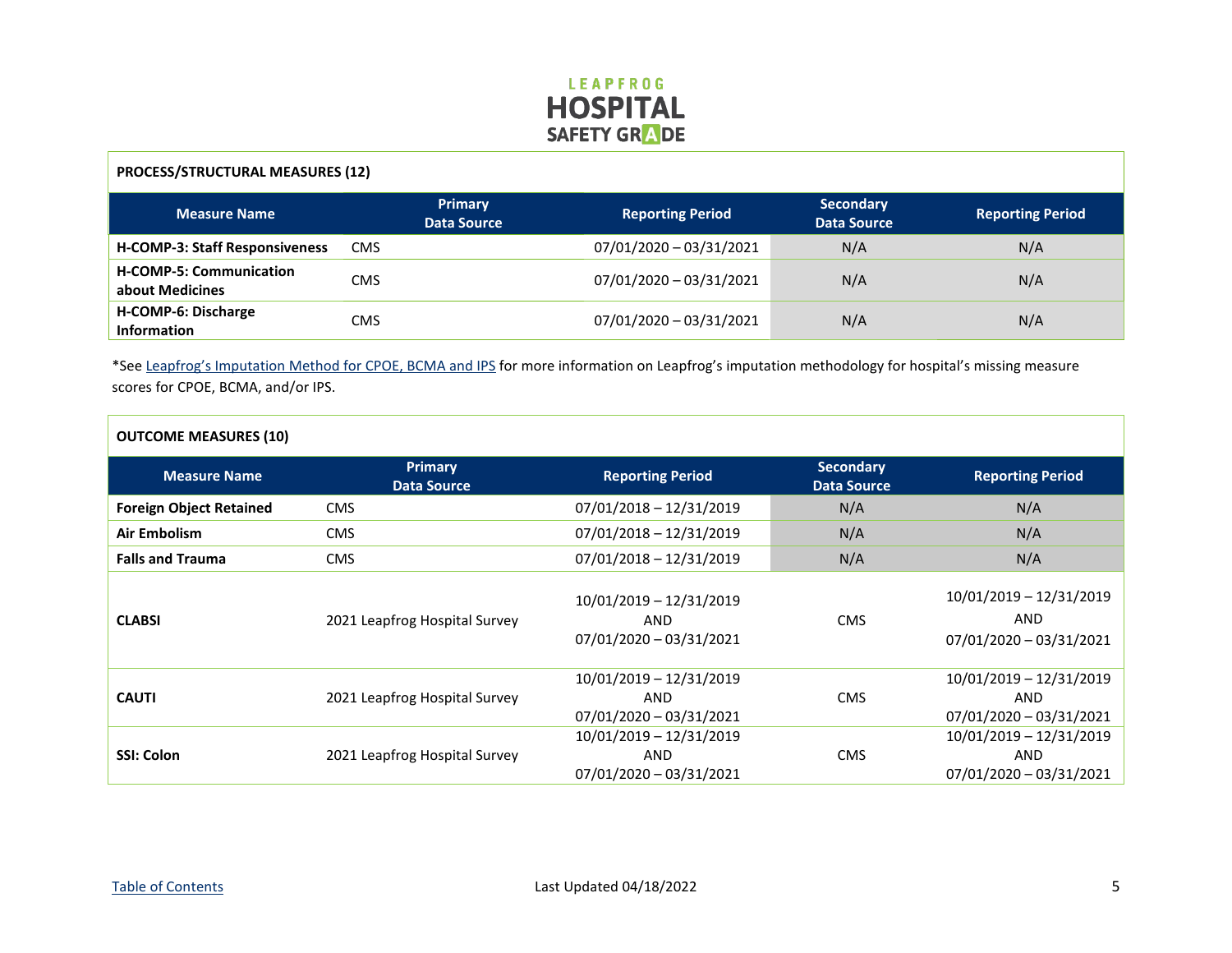

| <b>OUTCOME MEASURES (10)</b>                                                        |                                      |                                                                   |            |                                                           |
|-------------------------------------------------------------------------------------|--------------------------------------|-------------------------------------------------------------------|------------|-----------------------------------------------------------|
| <b>Measure Name</b>                                                                 | <b>Primary</b><br><b>Data Source</b> | <b>Secondary</b><br><b>Reporting Period</b><br><b>Data Source</b> |            | <b>Reporting Period</b>                                   |
| <b>MRSA</b>                                                                         | 2021 Leapfrog Hospital Survey        | 10/01/2019 - 12/31/2019<br>AND<br>07/01/2020 - 03/31/2021         | <b>CMS</b> | 10/01/2019 - 12/31/2019<br>AND<br>07/01/2020 - 03/31/2021 |
| C. Diff.                                                                            | 2021 Leapfrog Hospital Survey        | 10/01/2019 - 12/31/2019<br>AND<br>07/01/2020 - 03/31/2021         | <b>CMS</b> | 10/01/2019 - 12/31/2019<br>AND<br>07/01/2020 - 03/31/2021 |
| PSI 4: Death rate among<br>surgical inpatients with<br>serious treatable conditions | <b>CMS</b>                           | $07/01/2018 - 12/31/2019$<br>N/A<br>N/A                           |            |                                                           |
| <b>CMS Medicare PSI 90: Patient</b><br>safety and adverse events<br>composite**     | <b>CMS</b>                           | $07/01/2018 - 12/31/2019$                                         | N/A        | N/A                                                       |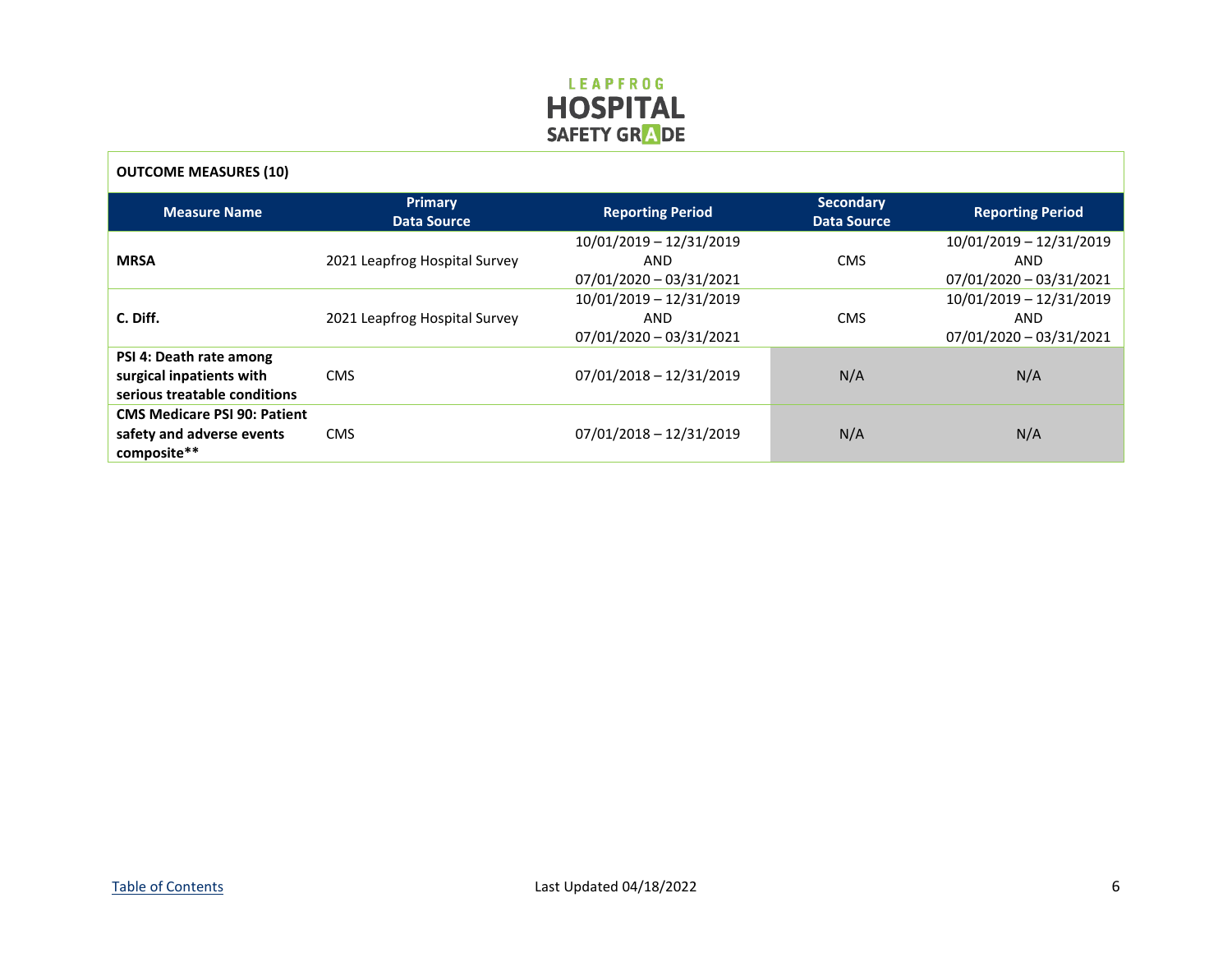

<span id="page-7-0"></span>

| **COMPONENT PSIs (SCORES NOT USED TO CALCULATE THE HOSPITAL SAFETY GRADE)          |                                      |                           |                                        |                         |
|------------------------------------------------------------------------------------|--------------------------------------|---------------------------|----------------------------------------|-------------------------|
| <b>Component PSI</b>                                                               | <b>Primary</b><br><b>Data Source</b> | <b>Reporting Period</b>   | <b>Secondary</b><br><b>Data Source</b> | <b>Reporting Period</b> |
| PSI 3: Pressure ulcer rate                                                         | <b>CMS</b>                           | 07/01/2018 - 12/31/2019   | N/A                                    | N/A                     |
| PSI 6: latrogenic<br>pneumothorax rate                                             | <b>CMS</b>                           | 07/01/2018 - 12/31/2019   | N/A                                    | N/A                     |
| PSI 8: In-hospital fall with hip<br>fracture rate                                  | <b>CMS</b>                           | 07/01/2018 - 12/31/2019   | N/A                                    | N/A                     |
| PSI 9: Perioperative<br>hemorrhage and hematoma<br>rate                            | <b>CMS</b>                           | 07/01/2018 - 12/31/2019   | N/A                                    | N/A                     |
| PSI 10: Postoperative acute<br>kidney injury rate                                  | <b>CMS</b>                           | 07/01/2018 - 12/31/2019   | N/A                                    | N/A                     |
| PSI 11: Postoperative<br>respiratory failure rate                                  | <b>CMS</b>                           | 07/01/2018 - 12/31/2019   | N/A                                    | N/A                     |
| <b>PSI 12: Perioperative</b><br>pulmonary embolism or deep<br>vein thrombosis rate | <b>CMS</b>                           | 07/01/2018 - 12/31/2019   | N/A                                    | N/A                     |
| PSI 13: Postoperative sepsis<br>rate                                               | <b>CMS</b>                           | 07/01/2018 - 12/31/2019   | N/A                                    | N/A                     |
| PSI 14: Postoperative wound<br>dehiscence rate                                     | <b>CMS</b>                           | 07/01/2018 - 12/31/2019   | N/A                                    | N/A                     |
| PSI 15: Unrecognized<br>abdominopelvic accidental<br>puncture/laceration rate      | <b>CMS</b>                           | $07/01/2018 - 12/31/2019$ | N/A                                    | N/A                     |

Note: CMS calculates PSI 90 using the ten (10) component PSIs listed above. While scores for each of the 10 component PSIs will NOT be used to calculate spring 2022 Hospital Safety Grades, they will be publicly reported on the Hospital Safety Grad[e website.](https://www.hospitalsafetygrade.org/)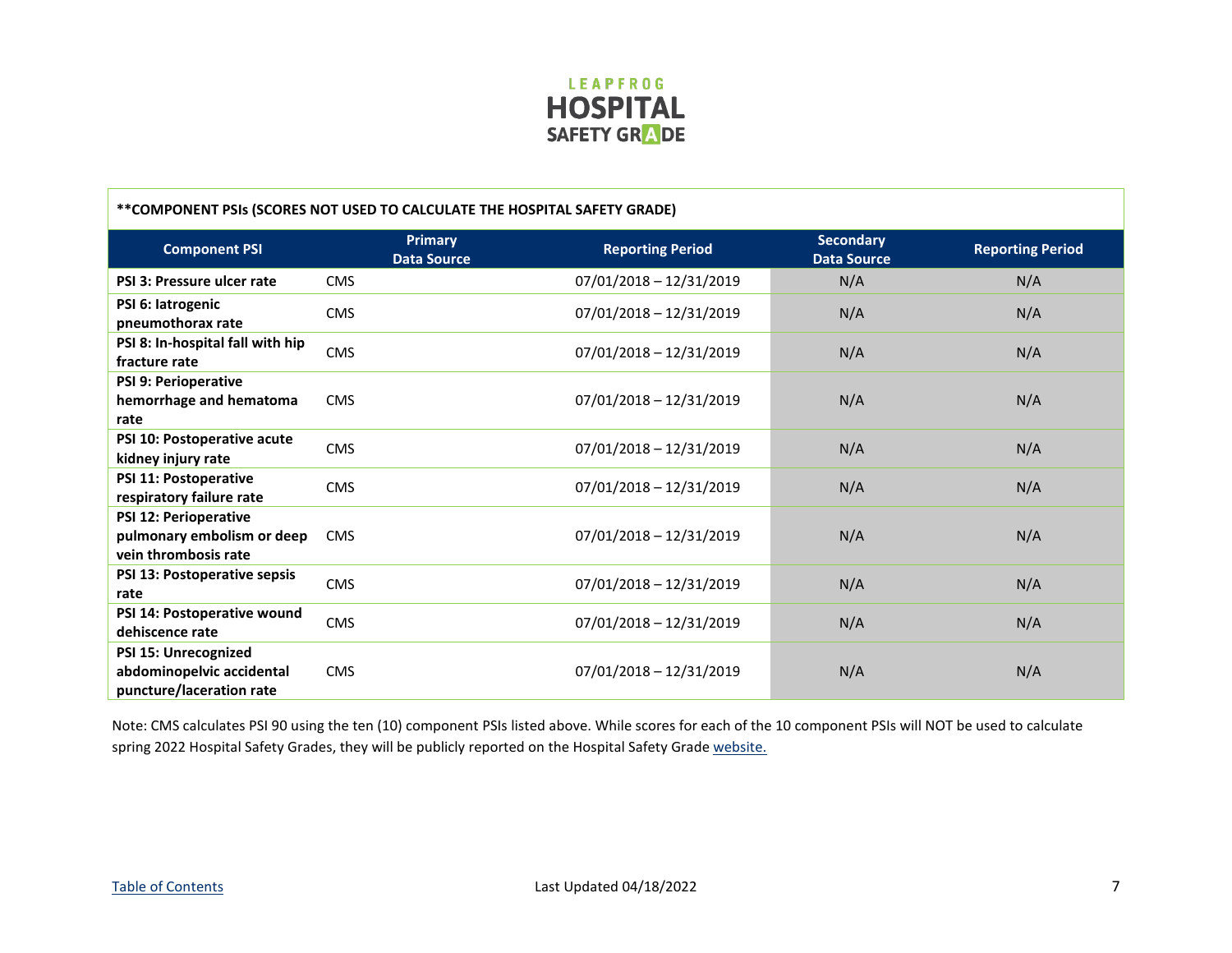

#### <span id="page-8-0"></span>**MEASURE & SCORING DESCRIPTIONS**

#### <span id="page-8-1"></span>PROCESS/STRUCTURAL MEASURES

For Process/Structural Measures, a higher score is always better because these are measures of compliance with best practices in patient care.

#### <span id="page-8-2"></span>COMPUTERIZED PHYSICIAN ORDER ENTRY (CPOE)

The CPOE measure is collected by The Leapfrog Group on the Leapfrog Hospital Survey. It measures a hospital's progress toward implementing a CPOE system to reduce medication ordering errors. Through participation in the Leapfrog Hospital Survey, hospitals are placed in one of several performance categories: "Achieved the Standard," "Considerable Achievement," "Some Achievement," "Limited Achievement," "Declined to Respond," or "Unable to Calculate Score." For the purposes of calculating the Safety Grade, a numerical score is assigned to each performance category:

| <b>Leapfrog Performance Category</b> | Measure Score                     |
|--------------------------------------|-----------------------------------|
| <b>Achieved the Standard</b>         | 100                               |
| <b>Considerable Achievement</b>      | 70                                |
| <b>Some Achievement</b>              | 40                                |
| <b>Limited Achievement</b>           | 15                                |
| <b>Declined to Respond</b>           | <b>See Using Secondary Data</b>   |
| <b>Unable to Calculate Score</b>     | Not Available (See Scoring Terms) |

For hospitals that did not submit a 2021 Leapfrog Hospital Survey by November 30, see [Using Secondary Data Sources](#page-12-1) for more information on Leapfrog's imputation methodology.

#### <span id="page-8-3"></span>BAR CODE MEDICATION ADMINISTRATION (BCMA)

The BCMA measure is collected by The Leapfrog Group on the Leapfrog Hospital Survey. It measures a hospital's progress toward 1) implementation of BCMA throughout the hospital, 2) compliance with patient and medication scans during administration, 3) use of decision support, and 4) structures to monitor and reduce workarounds. Through participation in the Leapfrog Hospital Survey, hospitals are placed in one of several performance categories: "Achieved the Standard," "Considerable Achievement," "Some Achievement," "Limited Achievement," or "Declined to Respond. For the purposes of calculating the Safety Grade, a numerical score is assigned to each performance category: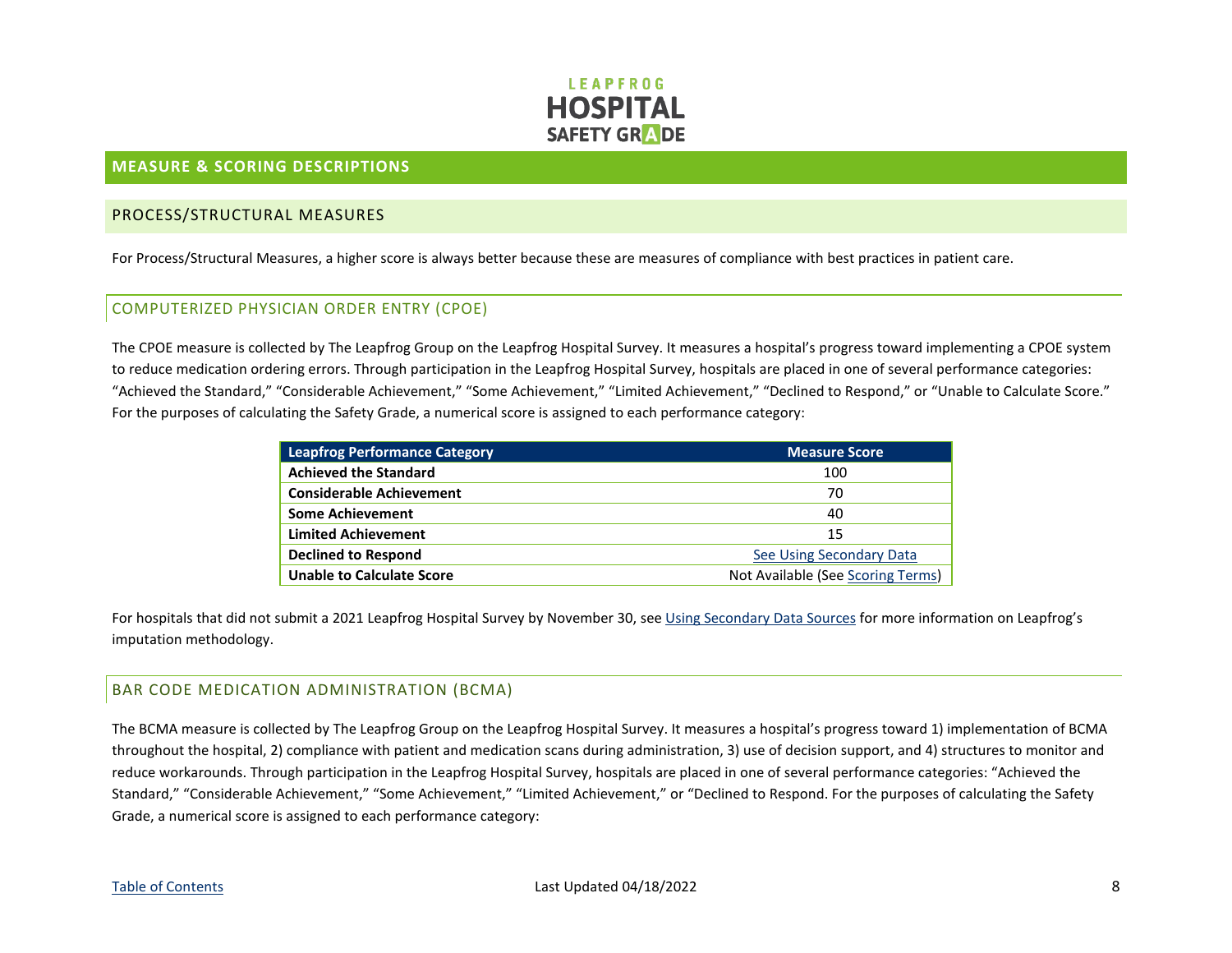

| <b>Leapfrog Performance Category</b> | <b>Measure Score</b>     |
|--------------------------------------|--------------------------|
| <b>Achieved the Standard</b>         | 100                      |
| <b>Considerable Achievement</b>      | 75                       |
| <b>Some Achievement</b>              | 50                       |
| <b>Limited Achievement</b>           | 25                       |
| <b>Declined to Respond</b>           | See Using Secondary Data |

For hospitals that did not submit a 2021 Leapfrog Hospital Survey by November 30, see [Using Secondary Data Sources](#page-12-1) for more information on Leapfrog's imputation methodology.

### <span id="page-9-0"></span>ICU PHYSICIAN STAFFING (IPS)

The IPS measure is collected by The Leapfrog Group on the Leapfrog Hospital Survey. It measures a hospital's use of intensivists in ICUs. Through participation in the Leapfrog Hospital Survey, hospitals are placed in one of several performance categories: "Achieved the Standard," "Considerable Achievement," "Some Achievement," "Limited Achievement," or "Declined to Respond." For the purposes of calculating the Safety Grade, a numerical score is assigned to each performance category:

| <b>Leapfrog Performance Category</b> | <b>Measure Score</b>              |
|--------------------------------------|-----------------------------------|
| <b>Achieved the Standard</b>         | 100                               |
| <b>Considerable Achievement</b>      | 50                                |
| <b>Some Achievement</b>              | 15                                |
| <b>Limited Achievement</b>           | 5                                 |
| <b>Declined to Respond</b>           | See Using Secondary Data          |
| <b>Does Not Apply</b>                | Not Available (See Scoring Terms) |

For hospitals that did not submit a 2021 Leapfrog Hospital Survey by November 30, see [Using Secondary Data Sources](#page-12-1) for detailed information on Leapfrog's imputation methodology.

#### <span id="page-9-1"></span>NQF SAFE PRACTICES

Three (3) NQF Safe Practice measures are collected by The Leapfrog Group on the Leapfrog Hospital Survey. They measure a hospital's progress toward implementing NQF-endorsed processes and protocols to reduce and prevent adverse events. Through participation in the Leapfrog Hospital Survey, hospitals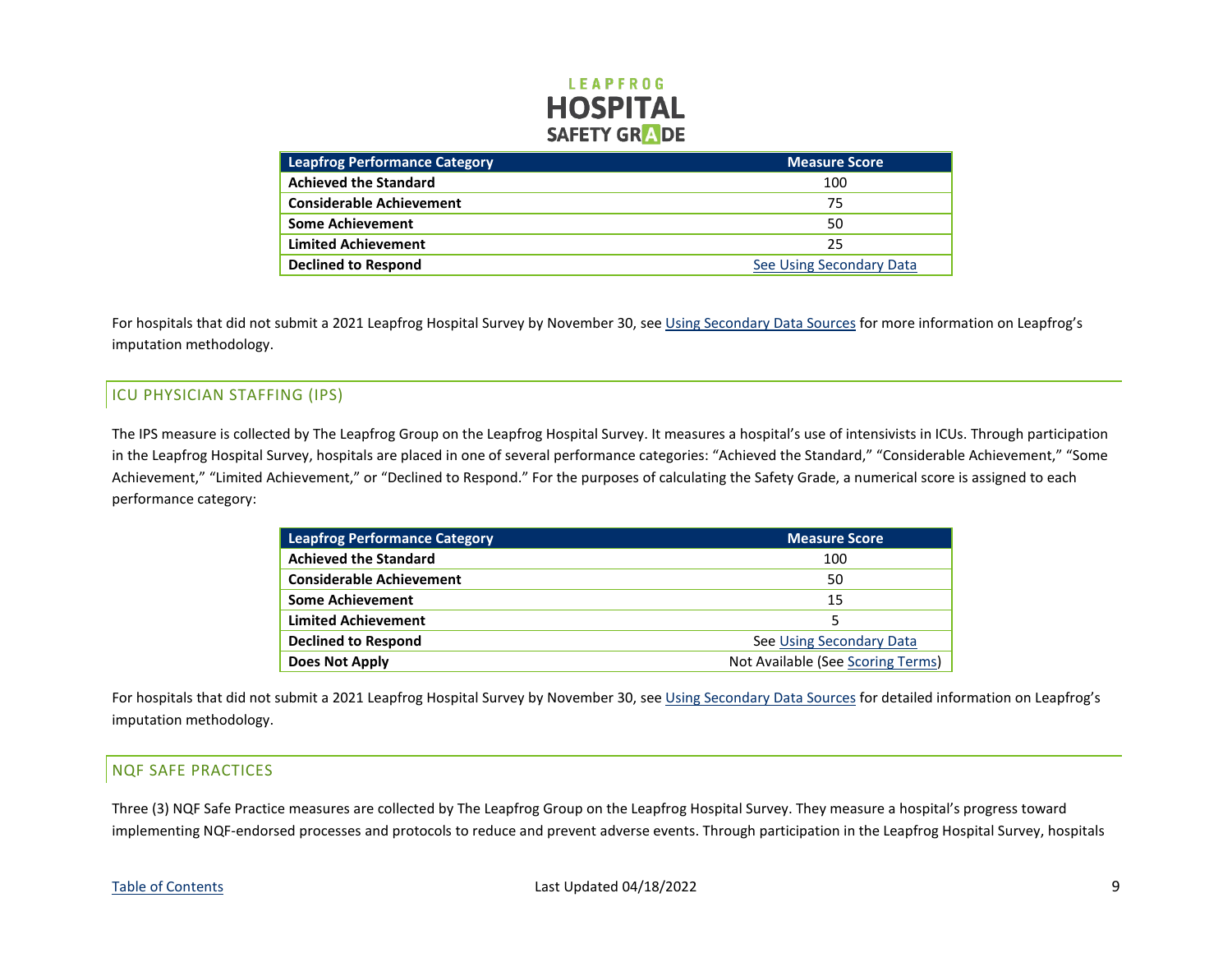

are able to earn up to 100 – 120 points for each Safe Practice. For the purposes of calculating the Safety Grade, individual scores for each Safe Practice are used:

| <b>NQF Safe Practice</b>                                                       | <b>Possible Measure Score</b> |
|--------------------------------------------------------------------------------|-------------------------------|
| Safe Practice 1: Culture of Safety Leadership Structures and<br><b>Systems</b> | $0 - 120$                     |
| Safe Practice 2: Culture Measurement, Feedback and<br><b>Intervention</b>      | $0 - 120$                     |
| Safe Practice 9: Nursing Workforce                                             | $0 - 100$                     |

There is no secondary data source for the NQF Safe Practices. Therefore, hospitals that did not submit a 2021 Leapfrog Hospital Survey by November 30 will not have these measures included in their Safety Grade and the measure will be reported as "Declined to Report." Se[e Dealing with Missing Data](#page-22-0) for more information.

#### <span id="page-10-0"></span>HAND HYGIENE

The Hand Hygiene measure is collected by The Leapfrog Group on the Leapfrog Hospital Survey. It measures processes and protocols that hospitals have in place regarding monitoring hand hygiene practices, fostering a culture of good hand hygiene, offering training and education, and providing equipment.

| <b>Publicly reported score from the Leapfrog</b><br><b>Hospital Survey</b> | Possible assigned for the purposes<br>of calculating the Hospital Safety<br>Grade |
|----------------------------------------------------------------------------|-----------------------------------------------------------------------------------|
| <b>Achieved the Standard</b>                                               | 100                                                                               |
| <b>Considerable Achievement</b>                                            | 100                                                                               |
| <b>Some Achievement</b>                                                    | Not Available (See Scoring Terms)                                                 |
| <b>Limited Achievement</b>                                                 | Not Available (See Scoring Terms)                                                 |

There is no secondary data source for the Hand Hygiene measure. Therefore, hospitals that did not submit a 2021 Leapfrog Hospital Survey by November 30 will not have this measure included in their Safety Grade and the measure will be reported as "Declined to Report." Se[e Dealing with Missing Data](#page-22-0) for more information.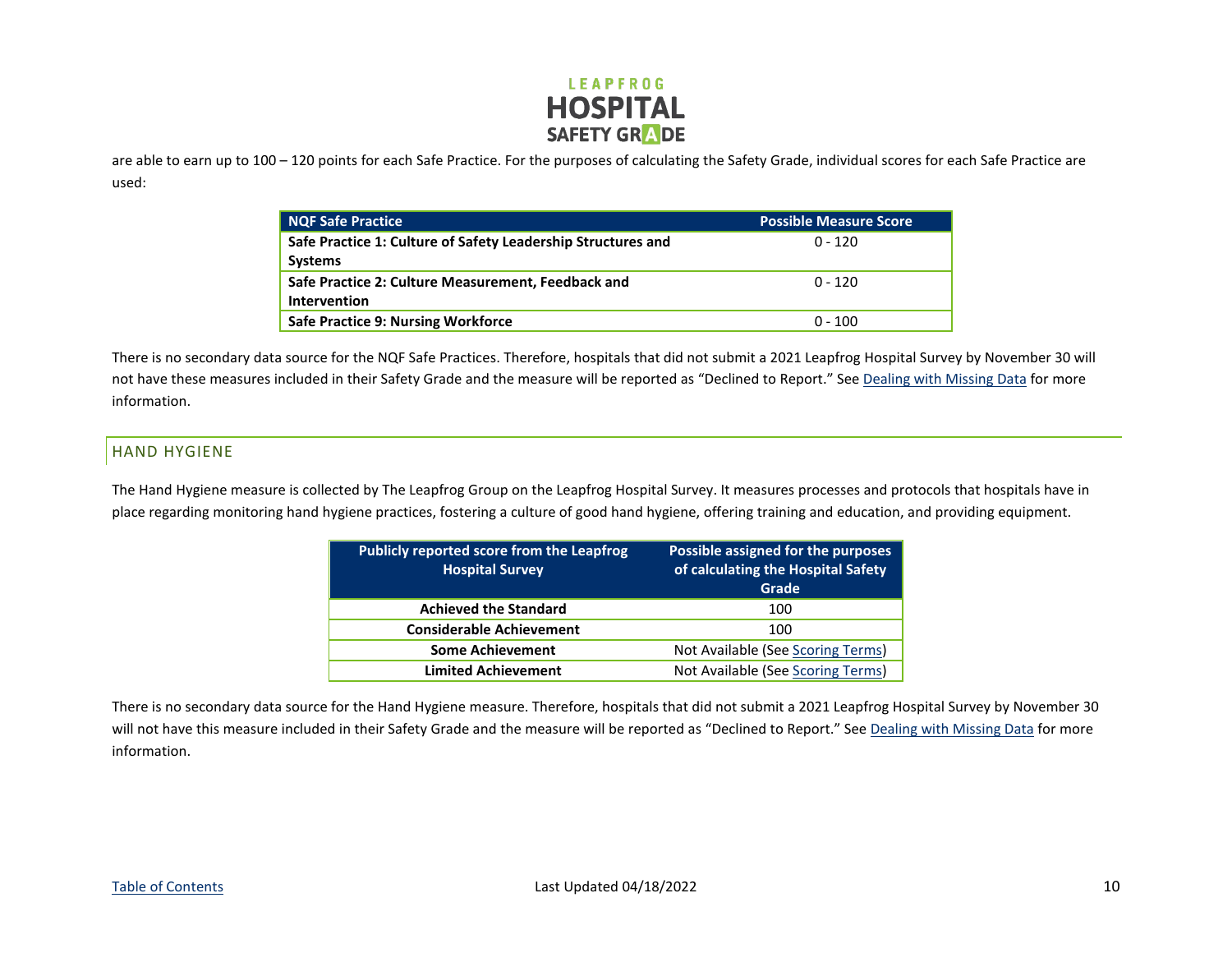

#### <span id="page-11-0"></span>HOSPITAL CONSUMER ASSESSMENT OF HEALTHCARE PROVIDERS AND SYSTEMS (HCAHPS) COMPOSITES

The Hospital HCAHPS survey responses are collected by CMS via the Inpatient Quality Reporting Program. Linear mean scores [calculated by CMS](https://hcahpsonline.org/globalassets/hcahps/star-ratings/tech-notes/october_2021_star-ratings_tech-notes_updated.pdf) incorporate the full range of survey response categories into a single metric for each HCAHPS composite. Five of the six composites are used in the Safety Grade. For the purposes of calculating the Safety Grade, a hospital's linear mean score for each of the five composites is used:

| <b>HCAHP Composite</b>                         | <b>Possible Measure Score</b> |
|------------------------------------------------|-------------------------------|
| <b>H-COMP-1: Nurse Communication</b>           | $0 - 100$                     |
| <b>H-COMP-2: Doctor Communication</b>          | $0 - 100$                     |
| <b>H-COMP-3: Staff Responsiveness</b>          | $0 - 100$                     |
| <b>H-COMP-5: Communication about Medicines</b> | $0 - 100$                     |
| H-COMP-6: Discharge Information                | $0 - 100$                     |

#### <span id="page-11-1"></span>OUTCOME MEASURES

For Outcome Measures, a lower score is always better because these are measures of harm experienced by patients (e.g., central line-associated blood stream infections).

#### <span id="page-11-2"></span>HOSPITAL-ACQUIRED CONDITIONS

Three hospital-acquired condition measures are calculated by CMS through the [DRA HAC Reporting Program:](https://www.cms.gov/Medicare/Medicare-Fee-for-Service-Payment/HospitalAcqCond/Downloads/FAQ-DRA-HAC-PSI.pdf) Foreign Object Retained after Surgery, Air Embolism, and Falls and Trauma. Hospital-acquired condition rates are calculated by CMS based on Medicare Fee-for-Service claims and publicly reported as a rate per 1,000 inpatient discharges. For the purposes of calculating the Safety Grade, the rate is used.

#### <span id="page-11-3"></span>HEALTHCARE-ASSOCIATED INFECTIONS

Five healthcare-associated infection measures are collected by The Leapfrog Group on the Leapfrog Hospital Survey: Central line-associated bloodstream infections (CLABSI) in ICUs and select wards, Catheter-associated urinary tract infections (CAUTI) in ICUs and select wards, Surgical site infections from colon surgery (SSI: Colon), Facility-wide inpatient MRSA Blood Laboratory-identified Events, and Facility-wide inpatient C.diff. Laboratory-identified Events. Through participation in the Leapfrog Hospital Survey, hospitals were required to 1) join Leapfrog's NHSN group, 2) provide an accurate NHSN ID in the Profile section of the Online Survey Tool, and 3) submit Section 7 Managing Serious Errors by November 30. For the purposes of calculating the Safety Grade, th[e standardized](http://www.cdc.gov/nhsn/acute-care-hospital/index.html)  [infection ratio \(SIR\)](http://www.cdc.gov/nhsn/acute-care-hospital/index.html) is used: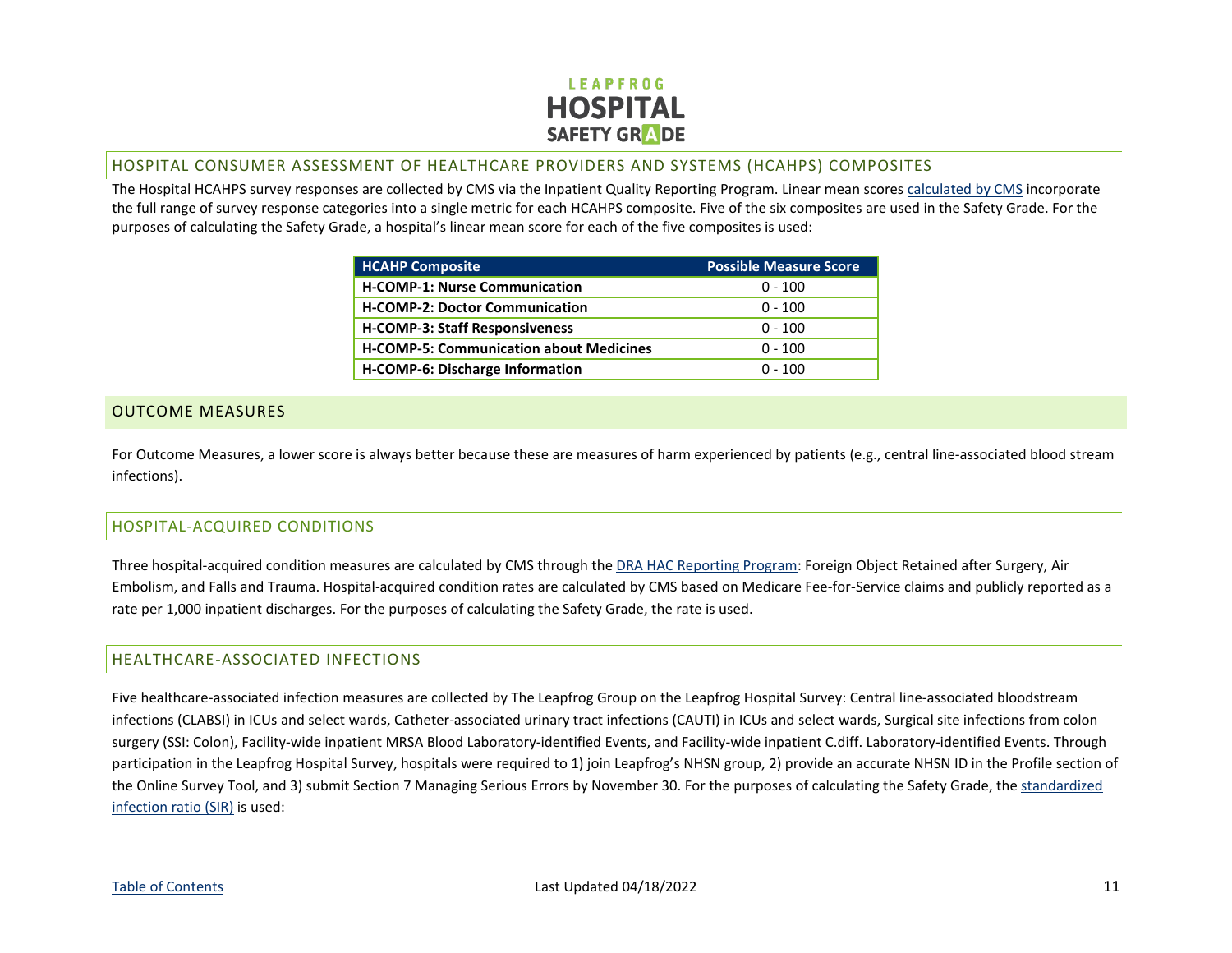## **LEAPFROG HOSPITAL SAFETY GRADE**

| As Reported by Leapfrog                   | <b>Measure Score</b>              | <b>Notes</b>                                        |  |
|-------------------------------------------|-----------------------------------|-----------------------------------------------------|--|
| <b>Standardized Infection Ratio (SIR)</b> | <b>SIR</b>                        | Measure is included in calculating the Safety Grade |  |
| Does Not Apply                            | Not Available (See Scoring Terms) | Measure is not included in calculating the Safety   |  |
|                                           |                                   | Grade. No use of Secondary Data.                    |  |
| <b>Unable to Calculate Score</b>          | Not Available (See Scoring Terms) | Measure is not included in calculating the Safety   |  |
|                                           |                                   | Grade. No use of Secondary Data.                    |  |
| <b>Declined to Respond</b>                | See Using Secondary Data          | Secondary Data source is used.                      |  |

For hospitals that did not submit a 2021 Leapfrog Hospital Survey by November 30, see [Using Secondary Data Sources](#page-12-1) for more information on Leapfrog's use of CMS data.

## <span id="page-12-0"></span>AHRQ PATIENT SAFETY INDICATORS (PSIS)

Two AHRQ Patient Safety Indicators are calculated by CMS through the Inpatient Quality Reporting Program and the [HAC Reduction Program:](https://qualitynet.cms.gov/inpatient/hac) PSI 4 Death Rate among Surgical Inpatients with Serious Treatable Conditions and PSI 90 Patient Safety and Adverse Events Composite. PSI rates are calculated by CMS based on Medicare Fee-for-Service claims and publicly reported as a rate per 1,000 inpatient discharges. For the purposes of calculating the Safety Grade, the smoothed rate is used for both measures.

<span id="page-12-1"></span>Note: CMS calculates PSI 90 using the ten (10) component PSIs that are listed in the PSI [90 Components table.](#page-7-0) While scores for each of the 10 component PSIs will NOT be used to calculate spring 2022 Hospital Safety Grades, they will be publicly reported on the Hospital Safety Grad[e website.](https://www.hospitalsafetygrade.org/) Additional information about the PSI 90 measure and how it is calculated by CMS can be foun[d here.](https://qualitynet.cms.gov/inpatient/measures/psi/resources)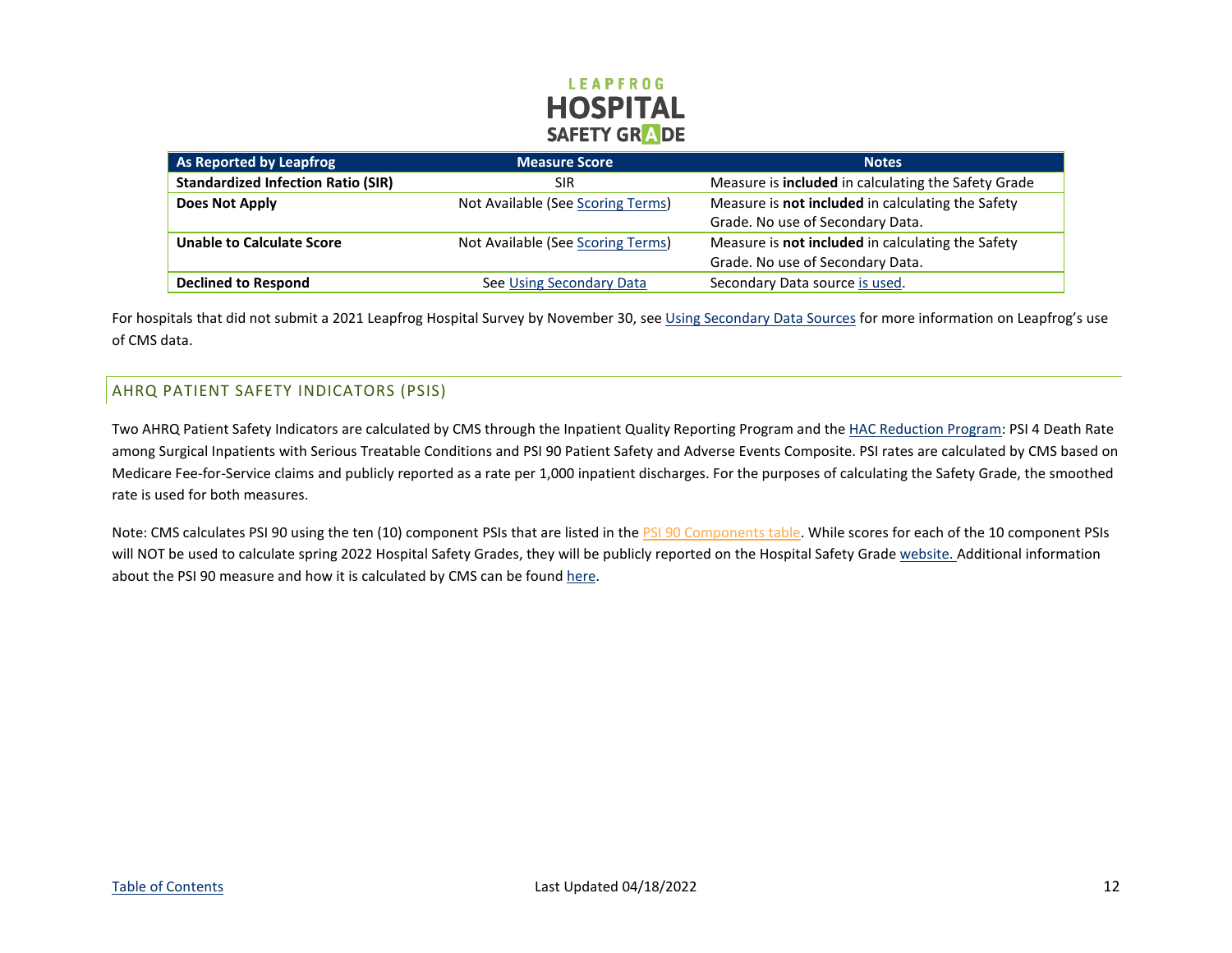

#### <span id="page-13-0"></span>**USING SECONDARY DATA SOURCES**

Twelve (12) of the 22 measures included in the Safety Grade are derived from the Leapfrog Hospital Survey. The Leapfrog Hospital Survey is voluntary, and as such, hospitals may choose not to submit a Survey. To address this gap in available data, the Safety Grade methodology utilizes secondary data when available. For information on how to complete a free Leapfrog Hospital Survey, visi[t www.leapfroggroup.org/survey.](http://www.leapfroggroup.org/survey)

#### <span id="page-13-1"></span>IMPUTATION METHOD FOR CPOE, BCMA, AND IPS

Leapfrog has worked closely with statisticians at Mathematica, Leapfrog's National [Expert Panel,](https://www.hospitalsafetygrade.org/your-hospitals-safety-grade/about-the-grade) and our scientific partners at Johns Hopkins Medicine to develop a new two-step imputation approach for determining scores for CPOE, BCMA, and IPS if they are missing from ou[r publicly reported](https://ratings.leapfroggroup.org/) Survey Results.

#### <span id="page-13-2"></span>STEP 1: USE A HOSPITAL'S MOST RECENT SCORE ON THE MEASURE (APPLIES TO CPOE, BCMA AND IPS)

If the hospital had a score assigned by Leapfrog in the previous four rounds of grades (i.e., fall 2021, spring 2021, fall 2020, spring 2020), the hospital is assigned the most recent score on that measure in the current Hospital Safety Grade (i.e., spring 2022).

## <span id="page-13-3"></span>STEP 2: USE THE MEAN OF THE SCORES ASSIGNED TO OTHER SIMILAR HOSPITALS IN THE U.S. (APPLIES TO CPOE AND BCMA ONLY)

The hospital is assigned to a cohort of other similar hospitals using three or four hospital characteristics obtained from the most recent CMS Impact File and the 2021 Leapfrog Hospital Survey: urban/rural status, safety net status, number of beds, and teaching status (urban cohorts only). The CMS Impact File is the data source for urban/rural status, safety net status, and number of beds. The [2021 Leapfrog Hospital Survey Results](https://ratings.leapfroggroup.org/) are the primary data source for teaching status and the CMS impact file is the secondary data source.

The hospital is then assigned the **lower** of two possible mean scores for CPOE and BCMA based on their cohort's performance:

- **Mean of current and recent scores**: The mean score of the cohort is calculated based on the hospital scores in the current round (i.e., spring 2022) from either Leapfrog's publicly reported Survey Results or Step 1 of the imputation model.
- **Mean of scores obtained in each hospital's first year of reporting on Leapfrog's CPOE and BCMA standards via the Leapfrog Hospital Survey**: The mean score of the cohort is calculated based on the score (i.e., performance category from the Leapfrog Hospital Survey) each hospital in the cohort obtained the first year they reported on Leapfrog's CPOE and BCMA standards, starting with the 2018 Leapfrog Hospital Survey (the year the CPOE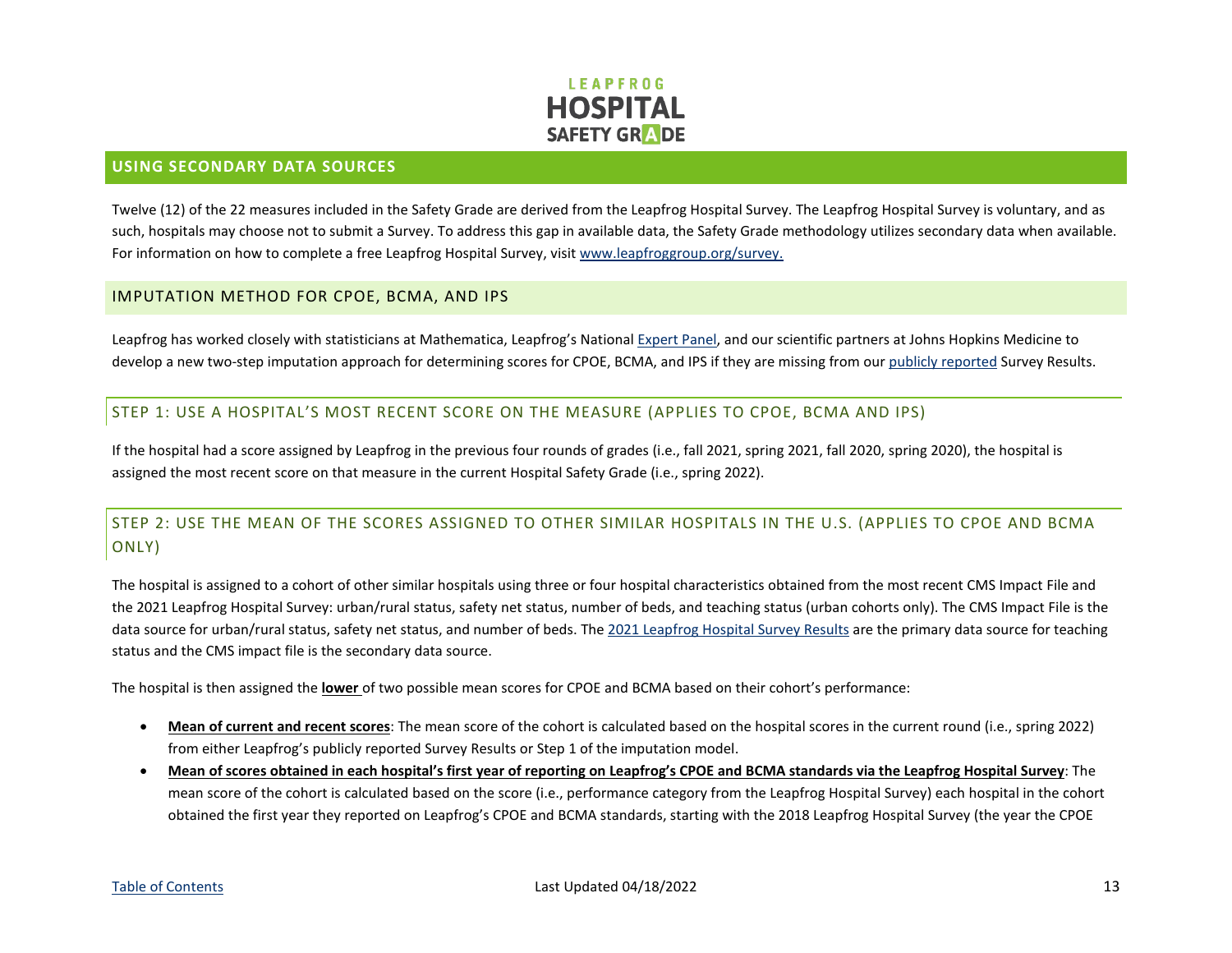

and BCMA standards were last significantly updated). CPOE Scores from the 2020 Leapfrog Hospital Survey are excluded as the CPOE Evaluation Tool was not included on the Leapfrog Hospital Survey due to COVID-19.

To determine a hospital's cohort and mean score:

- 1. Download the latest IMPACT Zip file [here.](https://www.cms.gov/files/zip/fy-2022-ipps-final-rule-and-ca-impact-file.zip)
	- a. Open the Microsoft Excel Worksheet in that Zip file named "FY 2022 IPPS FR and CA Impact File"
	- b. Select the "CA 2022" tab
	- c. Filter for the hospital's CMS Certification Number (CCN) under the "Provider Number" column
	- d. Refer to criteria in Table 1: Cohort Criteria
- 2. View 2021 Leapfrog Hospital Survey Result[s here.](https://ratings.leapfroggroup.org/)
	- a. Search for the hospital by name or location
	- b. If the hospital submitted a 2021 Leapfrog Hospital Survey, select "More Information" at the bottom of the webpage to view teaching status
	- c. Refer to the criteria in Table 1: Cohort Criteria

| <b>Characteristic</b> | 2021 Leapfrog Hospital<br><b>Survey Results</b> | <b>Column in CMS Impact File</b> | <b>Criteria</b>                                                    |
|-----------------------|-------------------------------------------------|----------------------------------|--------------------------------------------------------------------|
| Urban/rural           | N/A                                             | URGEO (Column I)                 | <b>CMS Impact File:</b>                                            |
| status                |                                                 |                                  | Urban: LURBAN or OURBAN                                            |
|                       |                                                 |                                  | Rural: RURAL                                                       |
| Safety net            | N/A                                             | DSHPCT (Column Y)                | <b>CMS Impact File:</b>                                            |
| status                |                                                 |                                  | Safety net: DSHPCT is greater than or equal to 0.4029 <sup>*</sup> |
|                       |                                                 |                                  | *0.4029 is the 80 <sup>th</sup> percentile of the IMPACT file      |
| Number of             | N/A                                             | Beds (Column U)                  | <b>CMS Impact File</b>                                             |
| <b>Beds</b>           |                                                 |                                  | Fewer than 100 beds                                                |
|                       |                                                 |                                  | 100 or more beds                                                   |
| <b>Teaching</b>       | <b>Teaching Status</b>                          | Resident to Bed Ratio (Column S) | 2021 Leapfrog Hospital Survey Results (primary source):            |
| status                |                                                 |                                  | Non-Teaching                                                       |
|                       |                                                 |                                  | Teaching                                                           |
|                       |                                                 |                                  |                                                                    |

#### **Table 1: Cohort Criteria**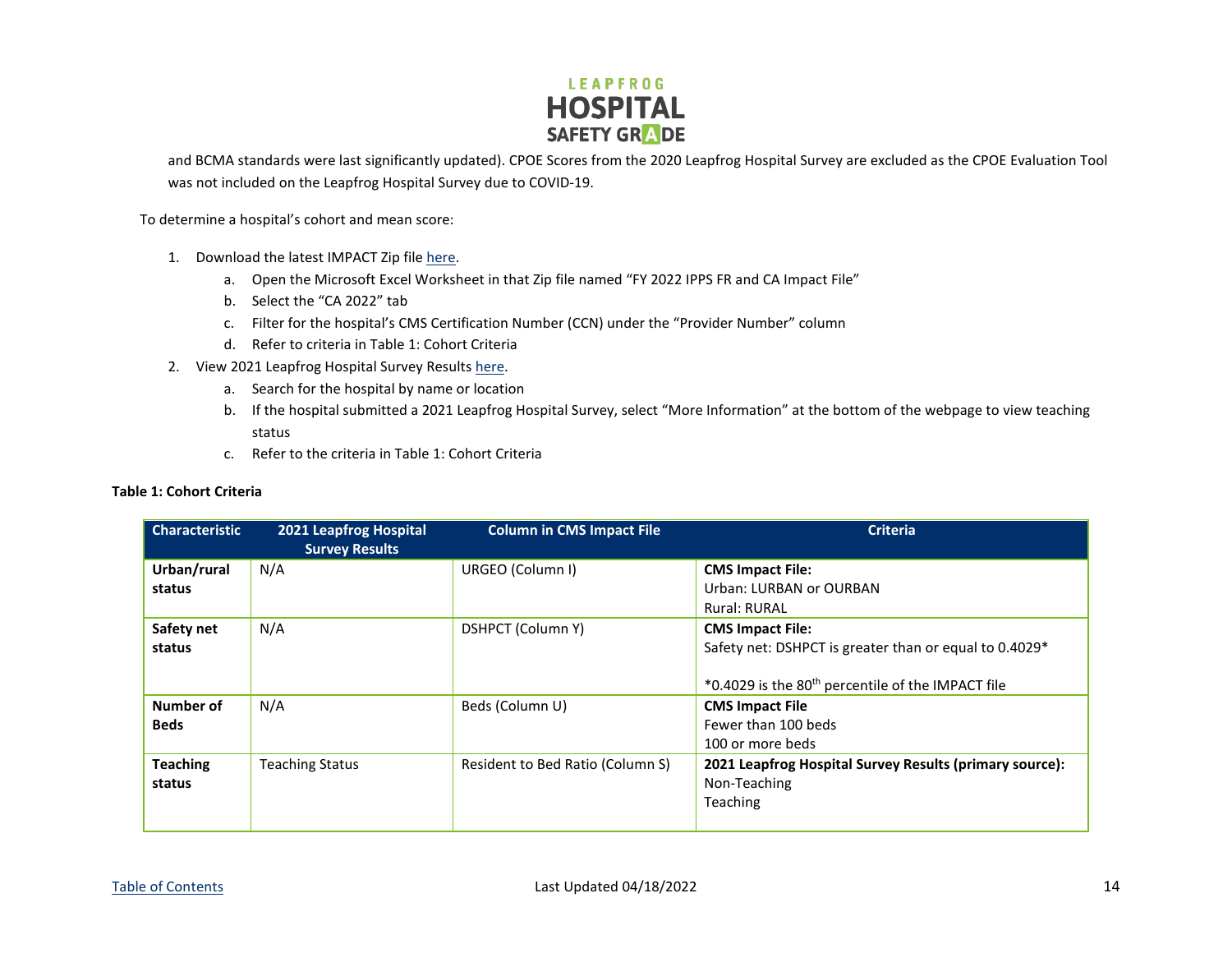## LEAPFROG **HOSPITAL** SAFETY GRADE

| Characteristic | <b>2021 Leapfrog Hospital</b><br><b>Survey Results</b> | <b>Column in CMS Impact File</b> | <b>Criteria</b>                                                                            |
|----------------|--------------------------------------------------------|----------------------------------|--------------------------------------------------------------------------------------------|
|                |                                                        |                                  | <b>CMS Impact File (secondary source):</b><br>Non-teaching: Resident to bed Ratio equals 0 |
|                |                                                        |                                  | Teaching: Resident to bed ratio is greater than 0                                          |

#### 3. Find the cohort's scores for CPOE and BCMA in Table 2: Cohort Scores

#### **Table 2: Cohort Scores**

| Cohort #  | Urban/Rural<br><b>Status</b> | <b>Safety Net Status</b> | <b>Number of Beds</b> | <b>Teaching Status</b> | Step 2 CPOE<br><b>Score (Mean of</b><br>Cohort) | <b>Step 2 BCMA</b><br><b>Score (Mean</b><br>of Cohort) |
|-----------|------------------------------|--------------------------|-----------------------|------------------------|-------------------------------------------------|--------------------------------------------------------|
| Cohort 1  | Rural                        | Non-Safety Net           | Fewer than 100 beds   | N/A                    | 73                                              | 73                                                     |
| Cohort 2  | Rural                        | Non-Safety Net           | 100 or more beds      | N/A                    | 76                                              | 81                                                     |
| Cohort 3  | Rural                        | Safety Net               | Fewer than 100 beds   | N/A                    | 71                                              | 70                                                     |
| Cohort 4  | Rural                        | Safety Net               | 100 or more beds      | N/A                    | 74                                              | 75                                                     |
| Cohort 5  | Urban                        | Non-Safety Net           | Fewer than 100 beds   | Non-Teaching           | 82                                              | 82                                                     |
| Cohort 6  | Urban                        | Non-Safety Net           | 100 or more beds      | Non-Teaching           | 86                                              | 84                                                     |
| Cohort 7  | Urban                        | Non-Safety Net           | Fewer than 100 beds   | <b>Teaching</b>        | 79                                              | 84                                                     |
| Cohort 8  | Urban                        | Non-Safety Net           | 100 or more beds      | <b>Teaching</b>        | 87                                              | 84                                                     |
| Cohort 9  | Urban                        | Safety Net               | Fewer than 100 beds   | Non-Teaching           | 68                                              | 67                                                     |
| Cohort 10 | Urban                        | Safety Net               | 100 or more beds      | Non-Teaching           | 80                                              | 83                                                     |
| Cohort 11 | Urban                        | Safety Net               | Fewer than 100 beds   | <b>Teaching</b>        | 88                                              | 79                                                     |
| Cohort 12 | Urban                        | Safety Net               | 100 or more beds      | Teaching               | 84                                              | 81                                                     |

#### <span id="page-15-0"></span>CMS DATA FOR HAIS

CMS is **the secondary data** source for healthcare-associated infections. For the purposes of calculating the Safety Grade, the standardized infection ratio (SIR) published by CMS is used: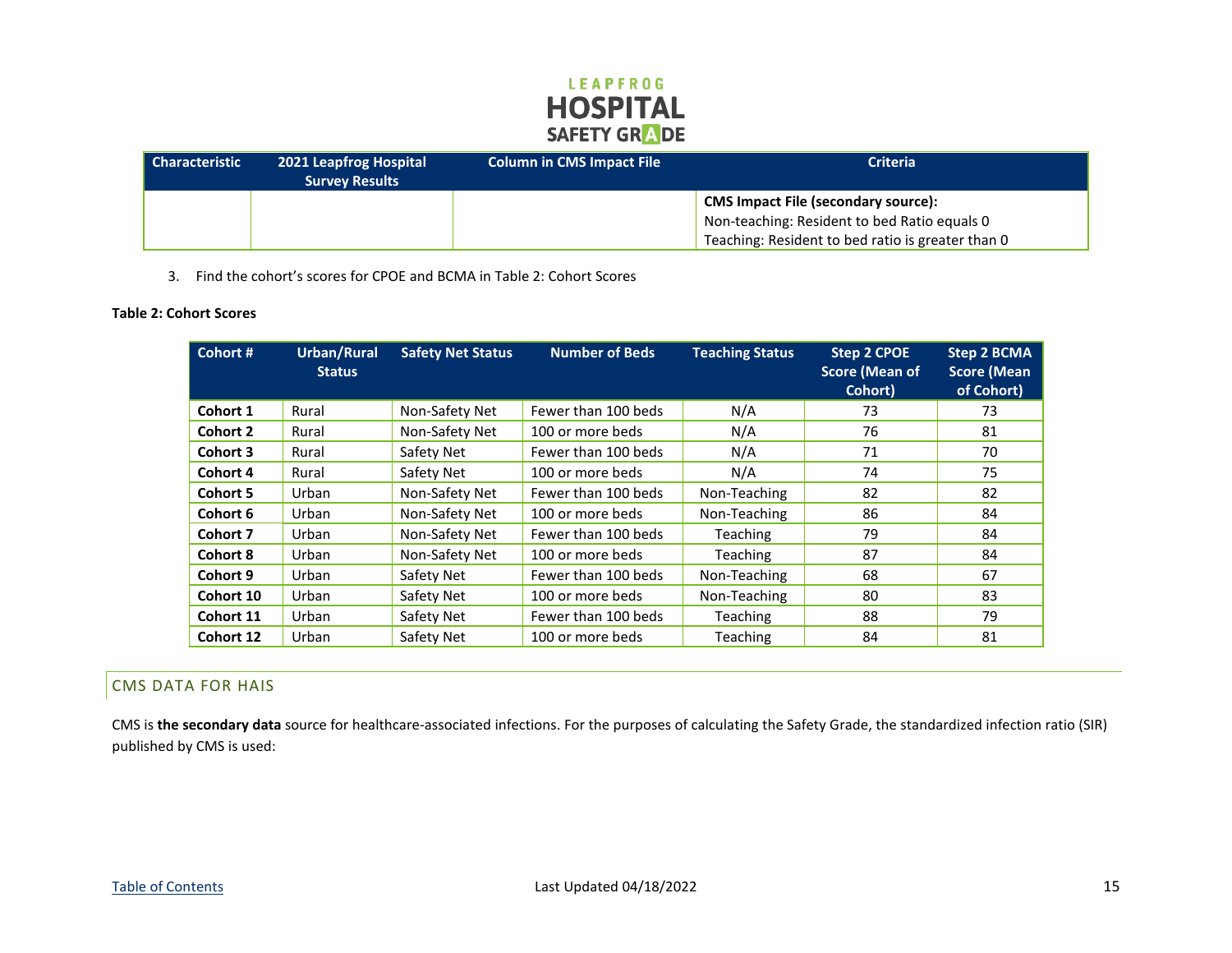

Hospitals That Did Not Submit Section 7: Managing Serious Errors of the 2021 Hospital Survey by November 30, 2021

| As Reported by CMS                    | Measure Score                     | <b>Notes</b>                                               |
|---------------------------------------|-----------------------------------|------------------------------------------------------------|
| Not Available (no locations or low    | Not Available (See Scoring Terms) | Measure is <b>not included</b> in calculating the Leapfrog |
| volume)                               |                                   | Hospital Safety Grade.                                     |
| <b>Standard Infection Ratio (SIR)</b> | SIR                               | Measure is <b>included</b> in calculating the Leapfrog     |
|                                       |                                   | Hospital Safety Grade.                                     |

If a hospital does not have available data from the Leapfrog Hospital Survey or CMS (e.g., no locations or low volume), the hospital is reported as Not Available "Not Available." Se[e Dealing with Missing Data](#page-22-0) for more information.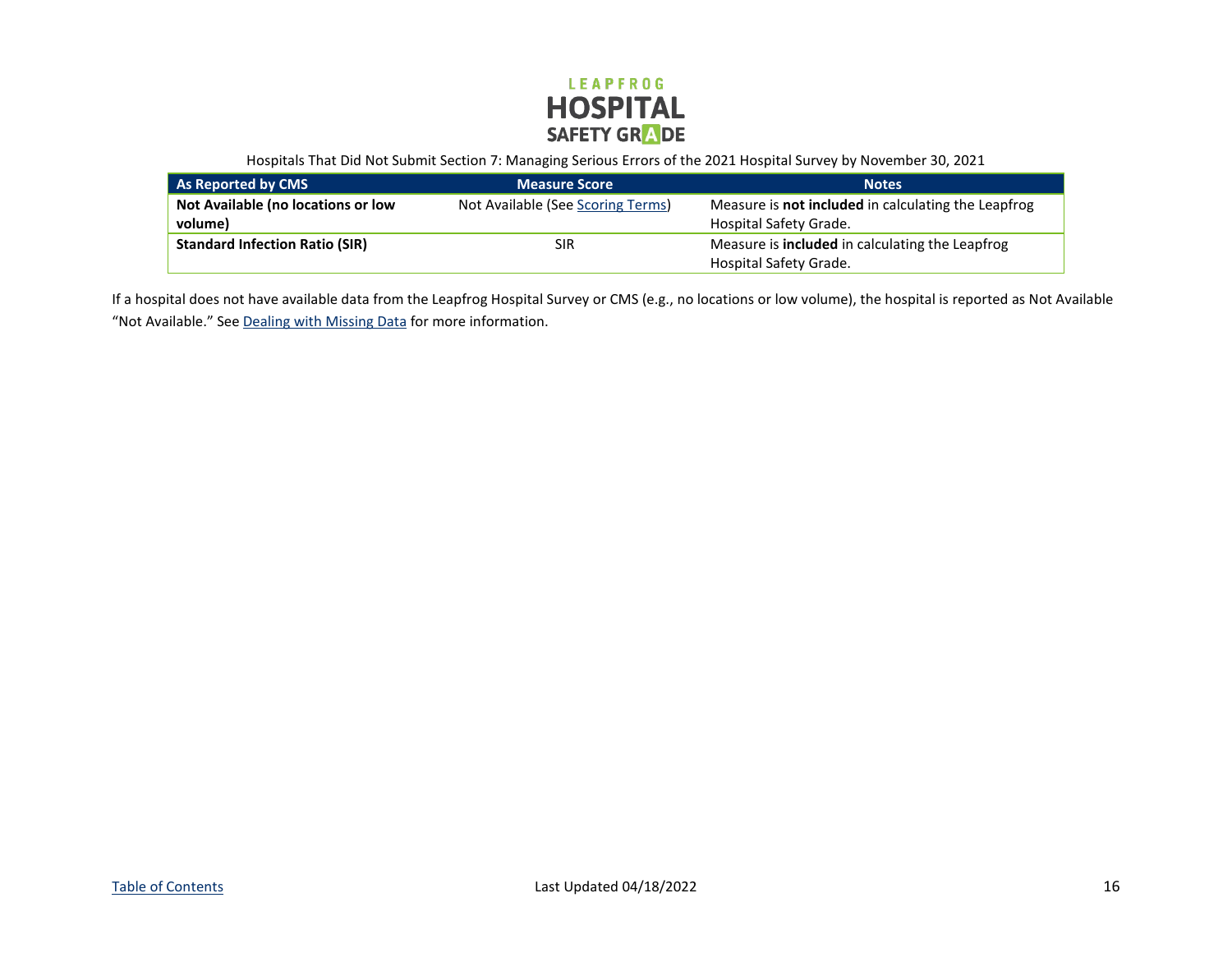

#### <span id="page-17-0"></span>**SCORING METHODOLOGY**

#### <span id="page-17-1"></span>WEIGHTING INDIVIDUAL MEASURES

Each measure included in the Leapfrog Hospital Safety Grade is assigned a standard weight. The methodology to assign standard weights includes four criteria: (1) Impact, (2) Evidence, (3) Opportunity, and (4) Number of Component Measures. These four criteria are then combined using the equation below, which results in a standard weight for each measure that represents the measure's relative importance within the Hospital Safety Grade.

#### **[Evidence + (Impact x Opportunity x Number of Component Measures)]**

#### <span id="page-17-2"></span>EVIDENCE

The Evidence Score for each individual measure is assigned a value of one (1) or two (2) using the following criteria:

- $\bullet$  1 = Supported by either suggestive clinical or epidemiological studies or theoretical rationale
- 2 = Supported by experimental, clinical, or epidemiological studies and strong theoretical rationale

#### <span id="page-17-3"></span>OPPORTUNITY

The Opportunity Score for each individual measure is based on the Coefficient of Variation (Standard Deviation/Mean) of that measure, using the following formula: **[1 + (Standard Deviation/Mean)]**. The Opportunity Score is on a continuous scale that is capped at three (3). Any measure with an Opportunity Score above three (3) is assigned a three (3).

#### <span id="page-17-4"></span>IMPACT

The Impact Score for each individual measure is comprised of two (2) parts, each of which is assigned a value from one (1) to three (3):

- 1. Number of patients affected
- 2. Severity of harm

The *number of patients affected* score is determined by the following: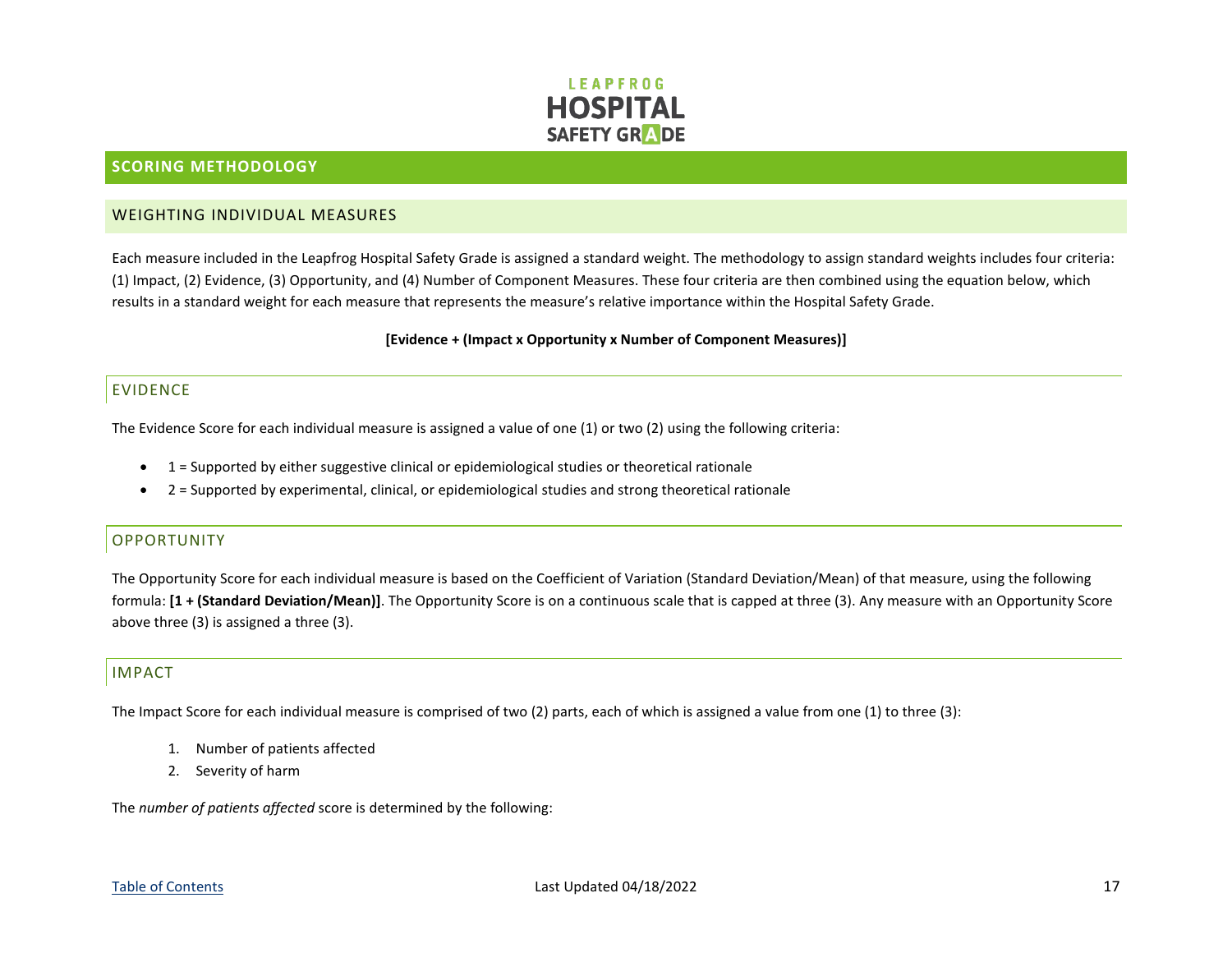## **LEAPFROG HOSPITAL SAFETY GRADE**

- $\bullet$  0 = Extremely rare event (e.g., Air Embolism)
- 1 = Rare event (e.g., Foreign Object Retained After Surgery)
- 2 = Some patients in hospital affected (e.g., ICU Physician Staffing)
- $\bullet$  3 = All patients in hospital affected (e.g., Hand Hygiene)

The *severity of harm* score is determined by the following:

- 1 = No direct evidence of harm or harm reduction (e.g., Patient Experience)
- 2 = Clear documentation of harm or harm reduction; adverse events (e.g., Foreign Object Retained After Surgery)
- 3 = Significant mortality reduction (more than 1,000 deaths or a 10% reduction in hospital wide mortality) (e.g., ICU Physician Staffing)

The values from each part are then added together to arrive at the overall Impact Score using the following criteria:

- $\bullet$  1 = Score of 2 (Low Impact) (e.g., Air Embolism)
- 2 = Score of 3-4 (Medium Impact) (e.g., Patient Experience)
- 3 = Score of 5-6 (High Impact) (e.g., ICU Physician Staffing)

#### <span id="page-18-0"></span>NUMBER OF COMPONENT MEASURES

The number of component measures refers to how many measures are included within the measure. For PSI 90, the number of component measures is 10 (PSI 3, PSI 6, PSI 8, PSI 9, PSI 10, PSI 11, PSI 12, PSI 13, PSI 14, and PSI 15). For all other measures included in the Hospital Safety Grade, the number of component measures within the measure is one (1).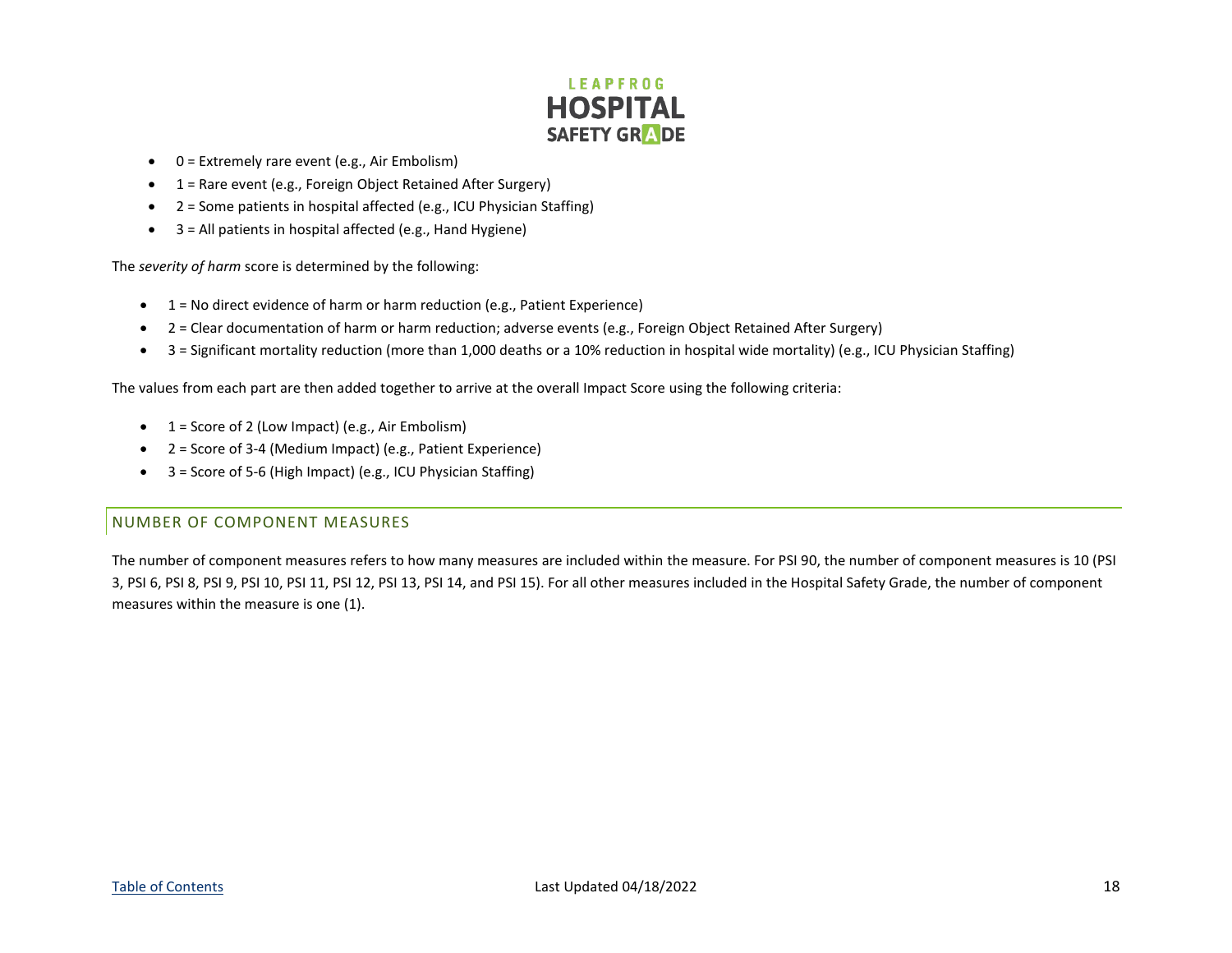

## <span id="page-19-0"></span>**STANDARD MEASURE WEIGHTS**

| <b>Measure</b>          | <b>Evidence Score</b> | <b>Opportunity Score</b>                | <b>Impact Score</b> | <b>Number of</b><br><b>Component</b><br><b>Measures</b> | <b>Standard Measure Weight</b> |
|-------------------------|-----------------------|-----------------------------------------|---------------------|---------------------------------------------------------|--------------------------------|
|                         |                       | Process/Structural Measure Domain (50%) |                     |                                                         |                                |
| <b>CPOE</b>             | $\overline{2}$        | 1.25                                    | 3                   | $\mathbf{1}$                                            | 5.8%                           |
| <b>BCMA</b>             | $\overline{2}$        | 1.25                                    | 3                   | 1                                                       | 5.8%                           |
| <b>IPS</b>              | $\overline{2}$        | 1.67                                    | 3                   | 1                                                       | 7.1%                           |
| SP <sub>1</sub>         | 1                     | 1.06                                    | $\overline{2}$      | 1                                                       | 3.2%                           |
| SP <sub>2</sub>         | $\mathbf{1}$          | 1.10                                    | $\overline{2}$      | 1                                                       | 3.2%                           |
| SP <sub>9</sub>         | 1                     | 1.07                                    | 3                   | $\mathbf{1}$                                            | 4.3%                           |
| Hand Hygiene            | $\overline{2}$        | 1.42                                    | $\overline{2}$      | $\mathbf{1}$                                            | 4.9%                           |
| H-COMP-1                | 1                     | 1.03                                    | $\overline{2}$      | $\mathbf{1}$                                            | 3.1%                           |
| H-COMP-2                | $\mathbf{1}$          | 1.03                                    | $\overline{2}$      | 1                                                       | 3.1%                           |
| H-COMP-3                | 1                     | 1.05                                    | $\overline{2}$      | 1                                                       | 3.1%                           |
| H-COMP-5                | $\mathbf{1}$          | 1.05                                    | $\overline{2}$      | $\mathbf{1}$                                            | 3.2%                           |
| H-COMP-6                | 1                     | 1.04                                    | $\overline{2}$      | $\mathbf{1}$                                            | 3.1%                           |
|                         |                       | <b>Outcome Measure Domain (50%)</b>     |                     |                                                         |                                |
| Foreign Object Retained | $\mathbf{1}$          | 3.00                                    | $\overline{2}$      | $\mathbf{1}$                                            | 4.3%                           |
| Air Embolism            | $\mathbf{1}$          | 3.00                                    | $\mathbf{1}$        | 1                                                       | 2.4%                           |
| Falls and Trauma        | $\overline{2}$        | 2.00                                    | 3                   | $\mathbf{1}$                                            | 4.9%                           |
| <b>CLABSI</b>           | $\overline{2}$        | 1.82                                    | 3                   | 1                                                       | 4.6%                           |
| <b>CAUTI</b>            | $\overline{2}$        | 1.79                                    | 3                   | $\mathbf{1}$                                            | 4.5%                           |
| SSI: Colon              | $\overline{2}$        | 1.80                                    | $\overline{2}$      | $\mathbf{1}$                                            | 3.4%                           |
| <b>MRSA</b>             | $\overline{2}$        | 1.77                                    | 3                   | 1                                                       | 4.5%                           |
| C. Diff.                | $\overline{2}$        | 1.69                                    | 3                   | $\mathbf{1}$                                            | 4.3%                           |
| PSI <sub>4</sub>        | 1                     | 1.11                                    | $\overline{2}$      | $\mathbf{1}$                                            | 2.0%                           |
| <b>PSI 90</b>           | $\mathbf 1$           | 1.19                                    | $\overline{2}$      | 10                                                      | 15.2%                          |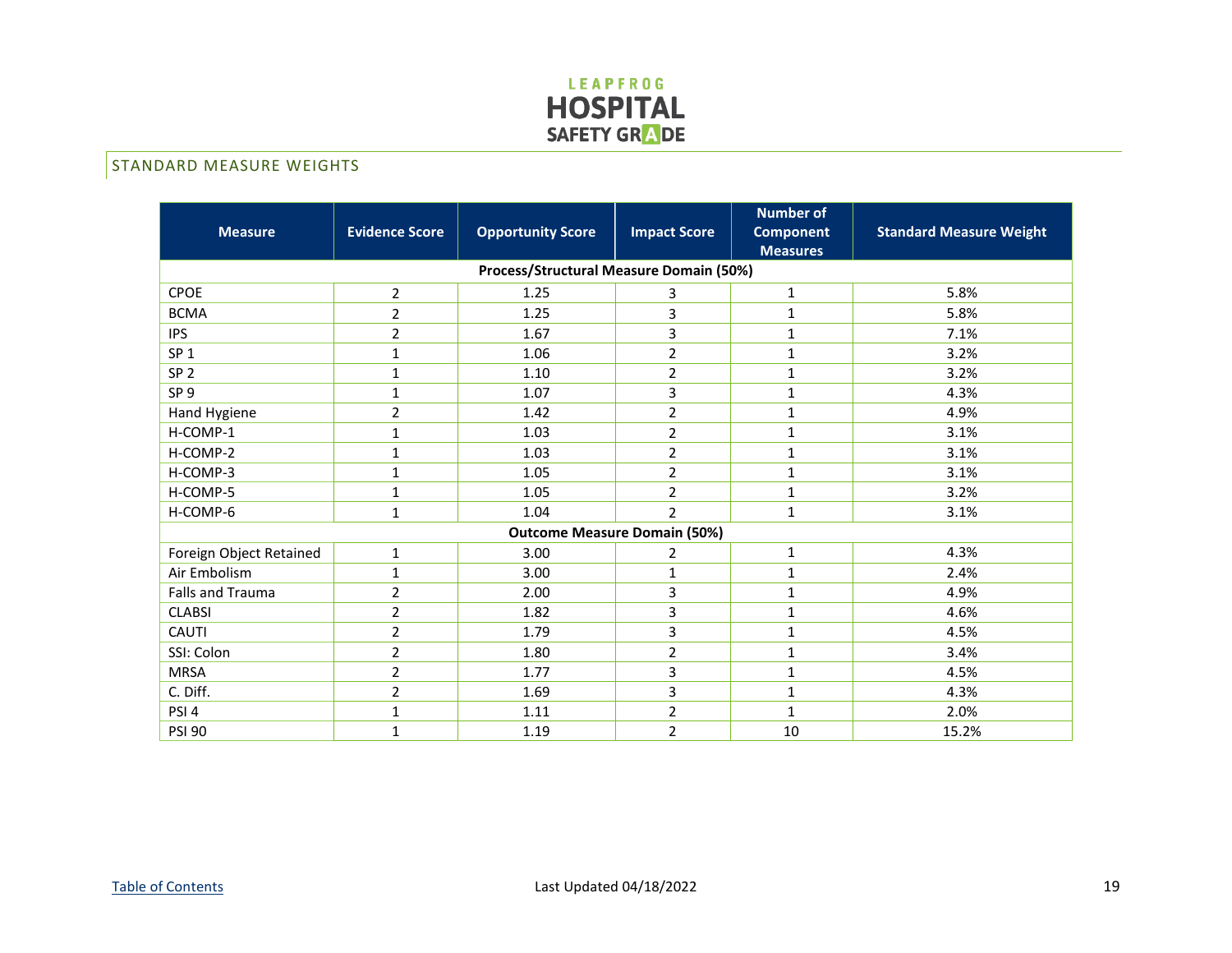

#### <span id="page-20-0"></span>CALCULATING Z-SCORES

Z-Scores are used to standardize data from measures with different performance scales and allow for comparisons (e.g., a linear mean score of 90 on H-COMP-1: Nurse Communication and a CLABSI SIR of 0.870). In addition, Z-Scores can indicate to a hospital whether their measure score is above, below, or equal to the average hospital.

In the Scoring Methodology, a Z-Score is calculated for each available measure score. A Z-Score is calculated using a hospital's actual measure score, the national mean for that measure, and the standard deviation for that measure. The Z-Score for each measure is calculated using the following formulas:

- **For Process/Structural Measures: [Hospital Score Mean) / Standard Deviation]**
- **For Outcome Measures: [(Mean Hospital Score) / Standard Deviation]**

The following table includes the national mean and standard deviation for each measure used to calculate a hospital's Z-Score. For display, means and standard deviations are displayed rounded to two or three decimal places. For scoring, these values are not rounded.

| <b>Process and Structural</b><br><b>Measures</b> | <b>Mean</b> | <b>Standard</b><br><b>Deviation</b> | <b>Outcome Measures</b> | <b>Mean</b> | Standa<br><b>Deviation</b> |
|--------------------------------------------------|-------------|-------------------------------------|-------------------------|-------------|----------------------------|
| <b>CPOE</b>                                      |             |                                     | Foreign Object          |             |                            |
|                                                  | 86.60       | 22.03                               | Retained                | 0.02        | 0.06                       |
| <b>BMCA</b>                                      | 84.18       | 21.30                               | Air Embolism            | 0.0016      | 0.022                      |
| <b>IPS</b>                                       | 64.46       | 42.92                               | <b>Falls and Trauma</b> | 0.42        | 0.42                       |
| SP <sub>1</sub>                                  | 117.09      | 7.07                                | <b>CLABSI</b>           | 1.05        | 0.86                       |
| SP <sub>2</sub>                                  | 116.88      | 11.71                               | <b>CAUTI</b>            | 0.85        | 0.67                       |
| SP <sub>9</sub>                                  | 98.36       | 6.77                                | SSI: Colon              | 0.79        | 0.63                       |
| Hand Hygiene*                                    | 76.22       | 32.37                               | <b>MRSA</b>             | 1.03        | 0.79                       |
| H-COMP-1                                         | 90.25       | 2.57                                | C. Diff.                | 0.52        | 0.36                       |
| H-COMP-2                                         | 90.18       | 2.48                                | PSI <sub>4</sub>        | 159.68      | 18.32                      |
| H-COMP-3                                         | 82.17       | 4.14                                | <b>PSI 90</b>           | 1.00        | 0.19                       |
| H-COMP-5                                         | 75.24       | 4.01                                |                         |             |                            |
| H-COMP-6                                         | 85.73       | 3.73                                |                         |             |                            |

| <b>Standard</b><br><b>Deviation</b> | <b>Outcome Measures</b> | <b>Mean</b> | <b>Standard</b><br><b>Deviation</b> |
|-------------------------------------|-------------------------|-------------|-------------------------------------|
|                                     | Foreign Object          |             |                                     |
| 22.03                               | Retained                | 0.02        | 0.06                                |
| 21.30                               | Air Embolism            | 0.0016      | 0.022                               |
| 42.92                               | <b>Falls and Trauma</b> | 0.42        | 0.42                                |
| 7.07                                | <b>CLABSI</b>           | 1.05        | 0.86                                |
| 11.71                               | <b>CAUTI</b>            | 0.85        | 0.67                                |
| 6.77                                | SSI: Colon              | 0.79        | 0.63                                |
| 32.37                               | <b>MRSA</b>             | 1.03        | 0.79                                |
| 2.57                                | C. Diff.                | 0.52        | 0.36                                |
| 2.48                                | PSI <sub>4</sub>        | 159.68      | 18.32                               |
| 4.14                                | <b>PSI 90</b>           | 1.00        | 0.19                                |

\*For the purposes of calculating the mean and standard deviation for the Hand Hygiene measure, all hospitals that submitted a 2021 Survey by November 30 were assigned one of three scores: 100 (Achieved the Standard and Considerable Achievement), 40 (Some Achievement), and 15 (Limited Achievement).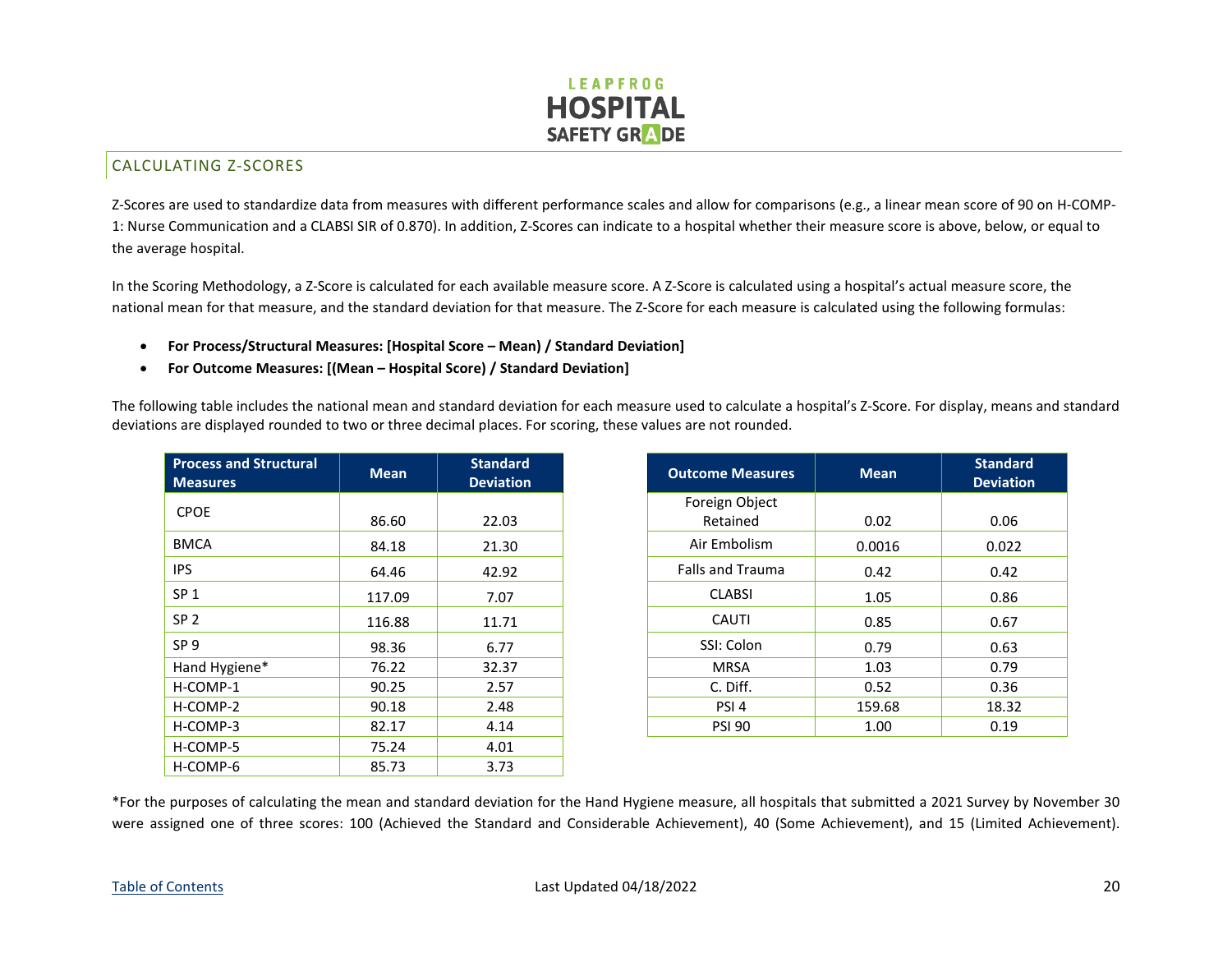

However, only hospitals with scores of 100 (performance categories of "Achieved the Standard" and "Considerable Achievement") will have Hand Hygiene included in their Safety Grade and numerical score calculation.

#### <span id="page-21-0"></span>A NOTE ABOUT EXTREME VALUES

For hospitals that have an "extreme" value for a particular measure (i.e., a value that exceeds the 99<sup>th</sup> percentile) Leapfrog "trims" the reported value to the 99<sup>th</sup> percentile. For example, a rate of 0.50 per 1,000 patient discharges for Foreign Object Retained after Surgery is "trimmed" to 0.373 (e.g., the 99<sup>th</sup> percentile). Only "trimmed" rates are displayed on the Leapfrog Hospital Safety Grade [website.](https://www.hospitalsafetygrade.org/) The table below includes the "trim" values for the spring 2022 Leapfrog Hospital Safety Grade. The PSI 90 measure score represents an observed to expected ratio that has already been risk adjusted at both the component PSI level and at the composite level; therefore, the measure is not "trimmed" by Leapfrog.

| <b>Measure</b>                 | 99 <sup>th</sup> Percentile |
|--------------------------------|-----------------------------|
| <b>Foreign Object Retained</b> | 0.373                       |
| Air Embolism                   | 0.642                       |
| <b>Falls and Trauma</b>        | 2.075                       |
| <b>CLABSI</b>                  | 4.620                       |
| <b>CAUTI</b>                   | 3.337                       |
| <b>SSI: Colon</b>              | 2.765                       |
| <b>MRSA</b>                    | 4.033                       |
| C. Diff.                       | 1.783                       |
| PSI <sub>4</sub>               | 206.08                      |

Note: Percentiles are rounded to reflect the precision of the raw data.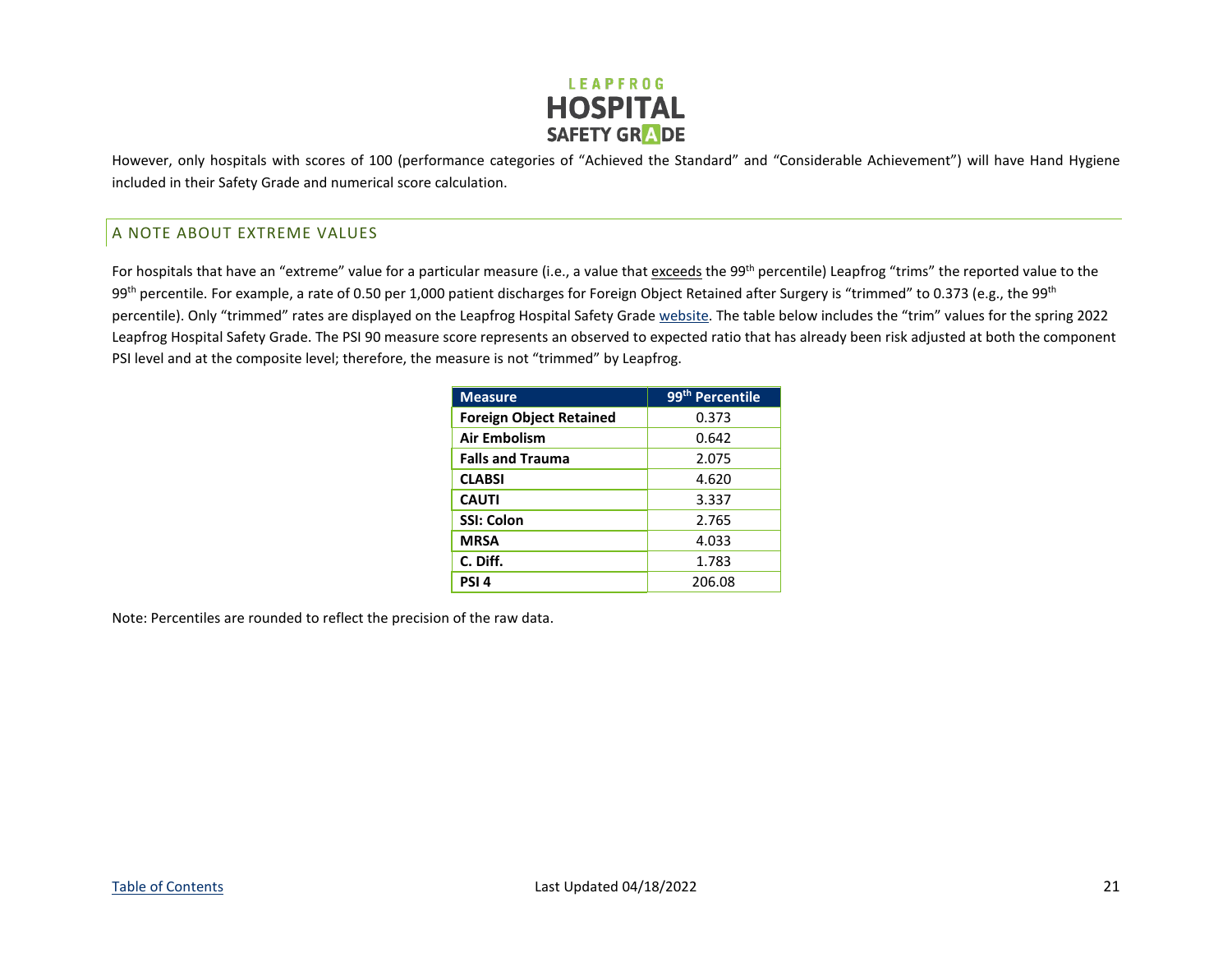

#### <span id="page-22-0"></span>DEALING WITH MISSING DATA

Due to a variety of reasons, a hospital may not have a measure score for all 22 measures. If a hospital is missing a measure score for any measure (except PSI 90; hospitals missing PSI 90 are not graded), the standard weight of that measure is redistributed to the other measures in the same measure domain. The new weight for each measure within the domain is calculated by re-apportioning the standard weight assigned to the measure with the missing score to other measures within the same domain.

For example, if a hospital is missing a measure score for ICU Physician Staffing because the hospital does not operate an adult or pediatric medical and/or surgical ICU, the standard weight of 7.1% will be re-apportioned to the remaining 11 measures within the process/structural measure domain.

To calculate the new weight of each of the remaining 11 measures in the process/structural measure domain, hospitals can use the formula below or use the Leapfrog Hospital Safety Grade Calculator<sup>©</sup>, which can be found on the [Safety Grade Review Website.](https://www.hospitalsafetygrade.org/for-hospitals/data-review/review-login) Note that each domain contributes to 50% of the overall letter grade.

*[Standard measure weight / (sum of standard weights for the remaining 11 measures in the process/structural measure domain)]\*50% = updated measure weight* 

For more information about how the measure weight redistribution is calculated and affects the overall score, please see the Leapfrog Hospital Safety Grade Calculator, which can be found on the last page of th[e Safety Grade Review Website.](https://www.hospitalsafetygrade.org/for-hospitals/data-review/review-login)

#### <span id="page-22-1"></span>CALCULATING WEIGHTED MEASURE SCORES

To calculate a hospital's numerical safety score, multiply the Z-Score of each process/structural measure by the standard weight assigned to that measure to get the weighted process/structural measure score. If a hospital is missing any process/structural measure scores, se[e Dealing with Missing Data](#page-22-0) to determine the updated measure weight. Then, sum all weighted process/structural measure scores. This is the hospital's overall weighted process/structural measures score.

Multiply the Z-Score of each outcome measure by the standard weight assigned to that measure to get the weighted outcome measure score. If a hospital is missing any outcome measure scores, se[e Dealing with Missing Data](#page-22-0) to determine the updated measure weight. Then, sum all weighted outcome measure scores. This is the hospital's overall weighted outcome measures score.

To calculate the overall Safety Grade for a hospital, add the overall weighted process/structural measure score and the overall weighted outcome measures score. Add 3.0 to your score; this is done to normalize scores to a positive distribution. This final numerical score (typically between 1.0 and 4.0) is then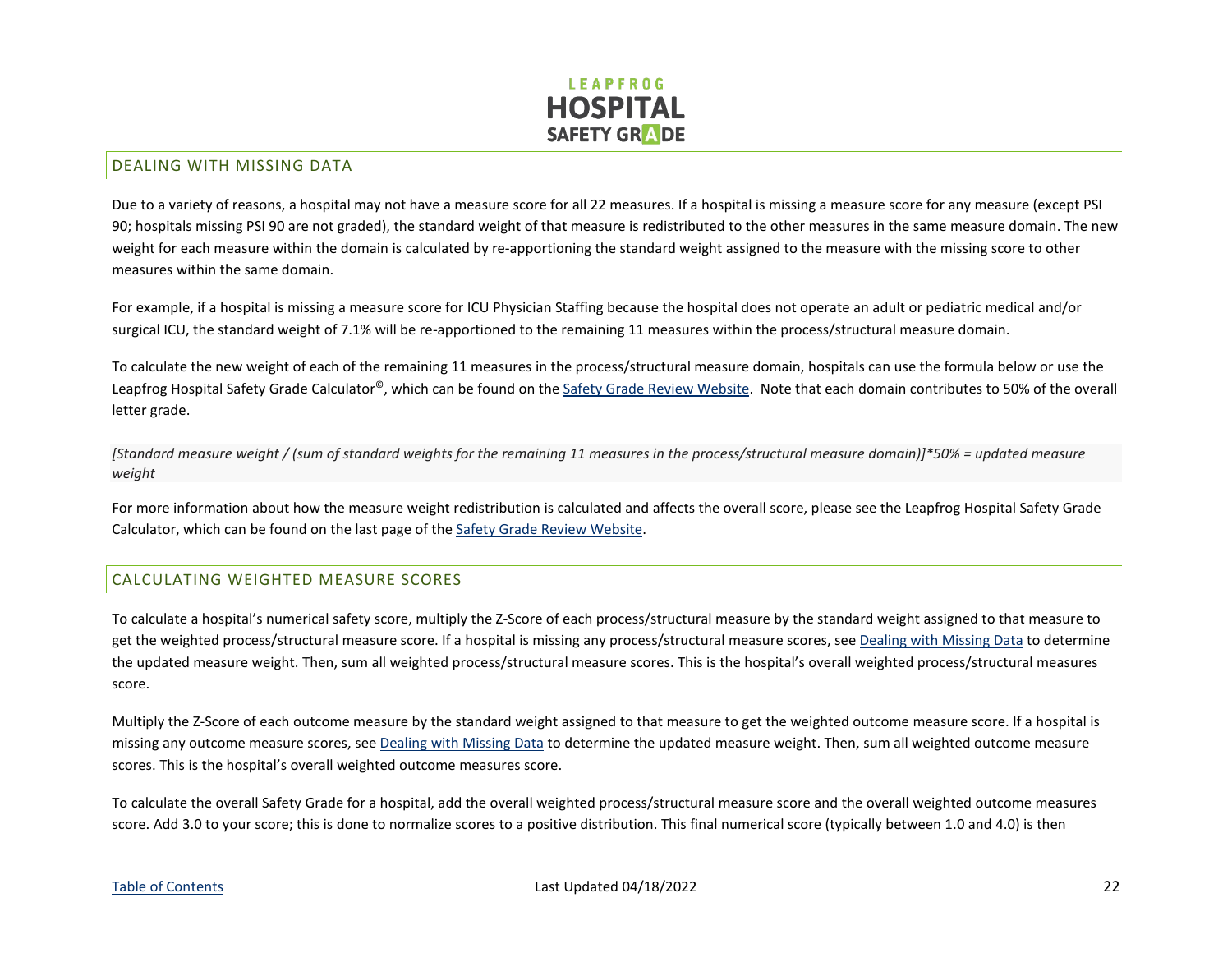

assigned to a letter grade. To assist hospitals in calculating their numerical score, a calculator is available on th[e Safety Grade Review Website.](https://www.hospitalsafetygrade.org/for-hospitals/data-review/review-login) Letter grade cutpoints are published during th[e Letter Grade Embargo Period.](https://www.hospitalsafetygrade.org/for-hospitals/updates-and-timelines-for-hospitals)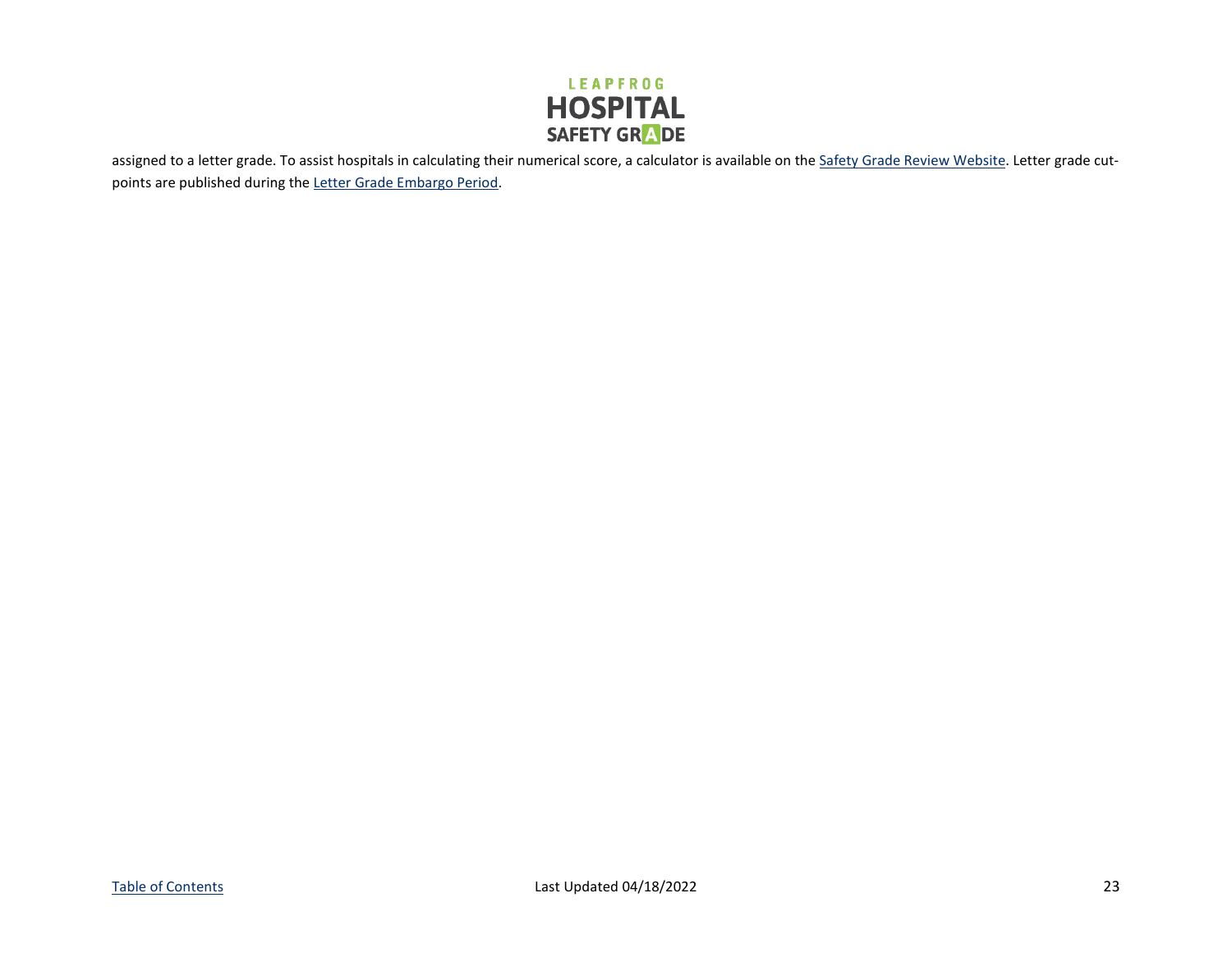

#### <span id="page-24-0"></span>**ADDITIONAL SCORING INFORMATION**

#### <span id="page-24-1"></span>TERMS USED IN SCORING AND PUBLIC REPORTING

"**Not Available**" means that the hospital does not have a score for this measure. This could be because the measure is related to a service the hospital does not provide or because the hospital had too few patients or cases to report data for a condition or procedure. A "Not Available" result does not mean that the hospital withheld information from the public.

In the case of healthcare-associated infections, an SIR is reported as "Not Available" if one of the following applies:

- The number of predicted infections is less than 1.
- The number of observed infections present on admission (community-onset prevalence) was above a pre-determined cut-point.

For more information about NHSN's SIR models, please visit [https://www.cdc.gov/nhsn/pdfs/ps-analysis-resources/nhsn-sir-guide.pdf.](https://www.cdc.gov/nhsn/pdfs/ps-analysis-resources/nhsn-sir-guide.pdf)

"**Declined to Report**" means that a hospital did not voluntarily provide information to the Leapfrog Hospital Survey. Measures scored as "Declined to Report" will not be used in calculating the overall score (see [Dealing with Missing Data\)](#page-22-0).

#### <span id="page-24-2"></span>SHARED CMS CERTIFICATION NUMBERS

All hospitals that share a CMS Certification Number (CCN) will be assigned the same source data as reported by CMS. Affected measures include the HCAHPS, Hospital-Acquired Conditions, Healthcare-Associated Infections (if secondary data source is used), and Patient Safety Indicators.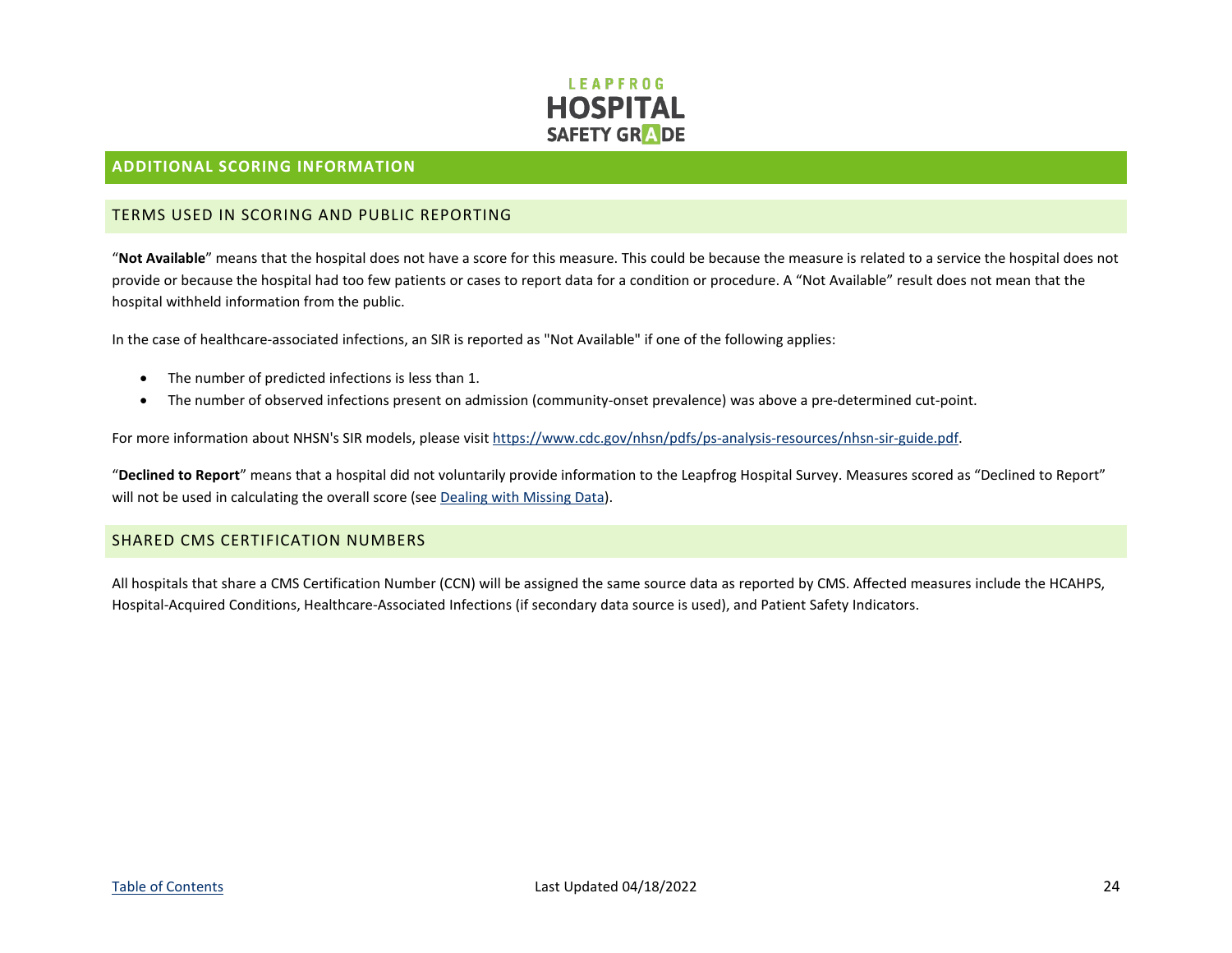

#### <span id="page-25-0"></span>**UPDATES TO DATA USED IN THE LEAPFROG HOSPITAL SAFETY GRADE**

The Leapfrog Hospital Safety Grade relies on publicly available data that hospitals have had the opportunity to review for accuracy. Therefore, Leapfrog does not allow hospitals to make updates to their data following the Data Snapshot Date. In January of each year, Leapfrog publishes the Data Snapshot Dates for each of the two Leapfrog Hospital Safety Grade public releases at [https://www.hospitalsafetygrade.org/for-hospitals/key-dates-and-information.](https://www.hospitalsafetygrade.org/for-hospitals/key-dates-and-information) Leapfrog publishes these dates to give hospitals and other stakeholders advance notice so they can be prepared to submit a Leapfrog Hospital Survey and monitor their performance on CMS measures used in the Safety Grade.

In addition, Leapfrog holds a Courtesy Review Period to give hospitals an additional opportunity to review the data that will be used to calculate their hospital's Safety Grade. The Review Period is an opportunity for hospitals to review the data for accuracy (i.e., identify recording errors, hospital name and address changes, etc.) on a secure website and review changes to the scoring algorithm.

#### <span id="page-25-1"></span>DATA FROM THE LEAPFROG HOSPITAL SURVEY

During the Safety Grade Review Period (February 28 - March 20), Leapfrog will only make corrections to a hospital's data from the 2021 Leapfrog Hospital Survey if a recording error is identified (i.e., we have recorded a different measure score than what is posted on our Survey Results website) or a scoring error is identified (i.e., Leapfrog has calculated an incorrect measure score based on the submitted responses and Leapfrog's published scoring algorithms). Updates to Leapfrog Hospital Survey data that are submitted after the Data Snapshot Date will **not** be included in the current Leapfrog Hospital Safety Grade. Hospitals submitting a Leapfrog Hospital Survey are urged to take advantage of the opportunity to review their Survey Results for accuracy and completeness prior to each of the two published Data Snapshot Dates.

#### <span id="page-25-2"></span>HOW HOSPITALS CAN REVIEW LEAPFROG HOSPITAL SURVEY RESULTS PRIOR TO THE DATA SNAPSHOT DATE

The Leapfrog Hospital Survey is open from April 1 to November 30 of each year. Following the Submission Deadline (June 30), Survey Results are published monthly on a secure 'Hospital Details' page and a public website [\(ratings.leapfroggroup.org\)](https://ratings.leapfroggroup.org/). Hospitals are urged to review their Survey Results immediately. Hospitals that identify any reporting errors are instructed to log back into the Survey to submit a correction. Hospitals can correct and re-submit a previously submitted Survey until the Survey closes for the year. Note that corrections submitted after the Data Snapshot Date are not included in the current Leapfrog Hospital Safety Grade. Leapfrog has several automated processes in place to prevent hospitals from making data entry errors in the Online Survey Tool and to enhance the overall accuracy of the Survey Results. Learn more at [http://www.leapfroggroup.org/survey-materials/data-accuracy.](http://www.leapfroggroup.org/survey-materials/data-accuracy)